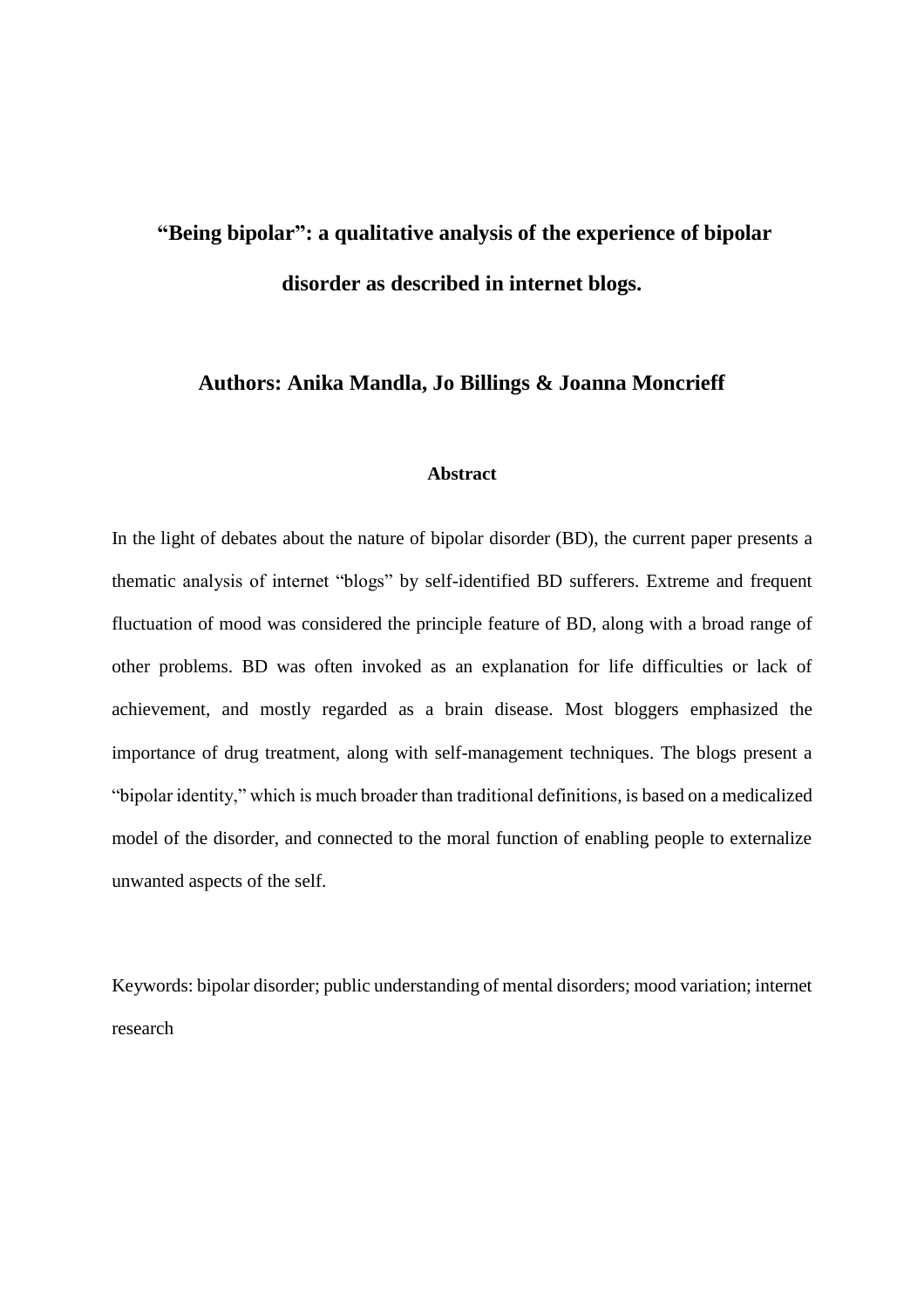# **'Being bipolar': a qualitative analysis of the experience of bipolar disorder as described in internet blogs.**

## **Introduction**

Bipolar disorder (BD) is a mental disorder whose boundaries and characteristics have been contested within the professional literature. We know little about how it is perceived by the general public, however, including people who identify themselves as having the condition. The following study explores how bipolar disorder is presented on the internet through an analysis of internet blogs written by people who characterize themselves as 'bipolar'.

Originally, the term BD was proposed as a new name for the condition known as "manic depression." It distinguished people diagnosed with full-blown "manic" episodes from those who only suffered depressive episodes, referred to as "unipolar disorder" (Perris, 1966). The condition that was called "manic depression" is a rare disorder in which the sufferer experiences episodes of "mania," characterised by hyper-arousal and over-activity that occur over a sustained period lasting weeks at least, and frequently months. It is easily recognisable because the individual's behaviour is distinctly out of character, and it usually leads to admission to a psychiatric unit, often on a compulsory basis (Kendell & Zealey, 1988).

Over recent decades the concept of BD has become more fluid, however. Variations on the classical form of the disorder, which is sometimes referred to as Bipolar 1 (for example in the United States Diagnostic and Statistical Manual, DSM), have been proposed. These include bipolar II, suggested to consist of depression with mild episodes of mania, "bipolar spectrum disorder," defined as a lifelong tendency for changes in mood or "temperamental dysregulation" (Akiskal, 1996), and "subthreshold bipolar disorder," indicating symptoms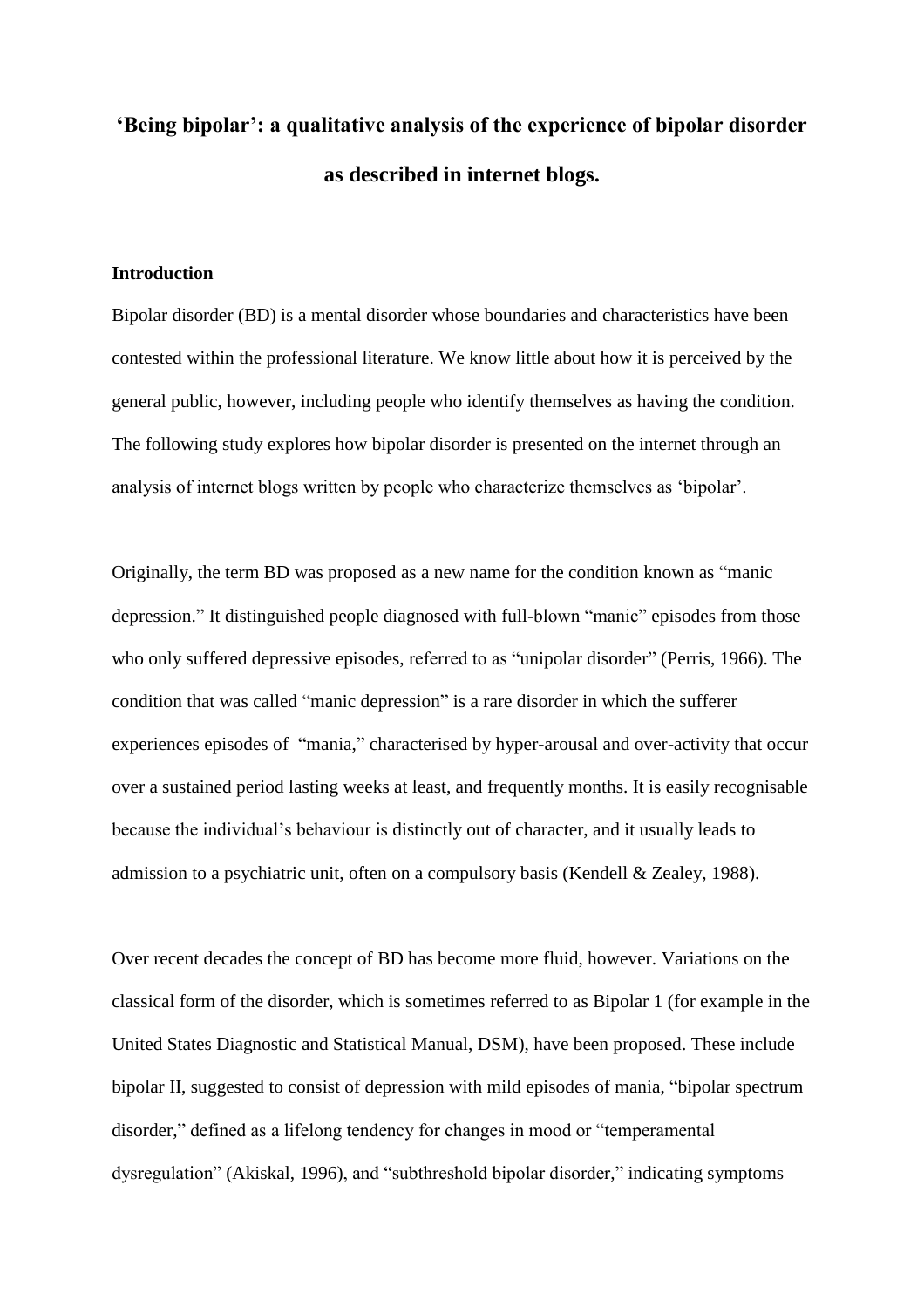which do not meet official diagnostic criteria for bipolar 1 or 2 disorder (Judd & Akiskal, 2003). Much information does not distinguish between different types of BD, suggesting the condition per se consists of intense and rapidly varying mood states. Public service and pharmaceutical industry websites describe BD in general as consisting of "unusual shifts in mood, energy, activity levels and ability to carry out daily tasks," "unusually intense emotional states" (National Institute of Mental Health, 2013), or "extreme swings in mood" (AstraZeneca, 2017), for example. This coverage is often associated with the message that BD consists of a brain disorder or a chemical imbalance, suggesting the need for drug treatment (Astrazeneca, 2017; NHS Choices, 2013; National Institute of Mental Health, 2013).

Prevalence rates have increased with changing notions of the disorder (Healy, 2006; Stubbs et al, 2016). In the United Kingdom, fewer than one in a thousand people were hospitalized with a full-blown manic episode in the early  $20<sup>th</sup>$  century (Healy, 2008), similar to modernday China (Zhang et al, 2017). Recent estimates from the United States suggest that up to 6% of the population suffer from some form of BD, including 2.2% with bipolar 1 disorder (Hoertel et al., 2013). Leading bipolar researchers have suggested that BD of some variety might affect around a quarter of the population to some degree (Angst et al., 2003). While some welcome increasing diagnosis and believe it represents the revelation of previously unrecognized forms of the disorder (Smith et al., 2010), others have criticised new concepts of BD for no longer demarcating a situation that is distinct from "normal" experience or other conditions (Healy, 2006; Paris, 2009; Mitchell, 2012; Moncrieff, 2014). Evidence indicates that BD is increasingly replacing other diagnoses and sometimes applied to problems that would previously not have received any diagnosis (Healy, 2006; Hirschfeld et al., 2003; Zimmerman et al, 2008; Zimmerman et al, 2010).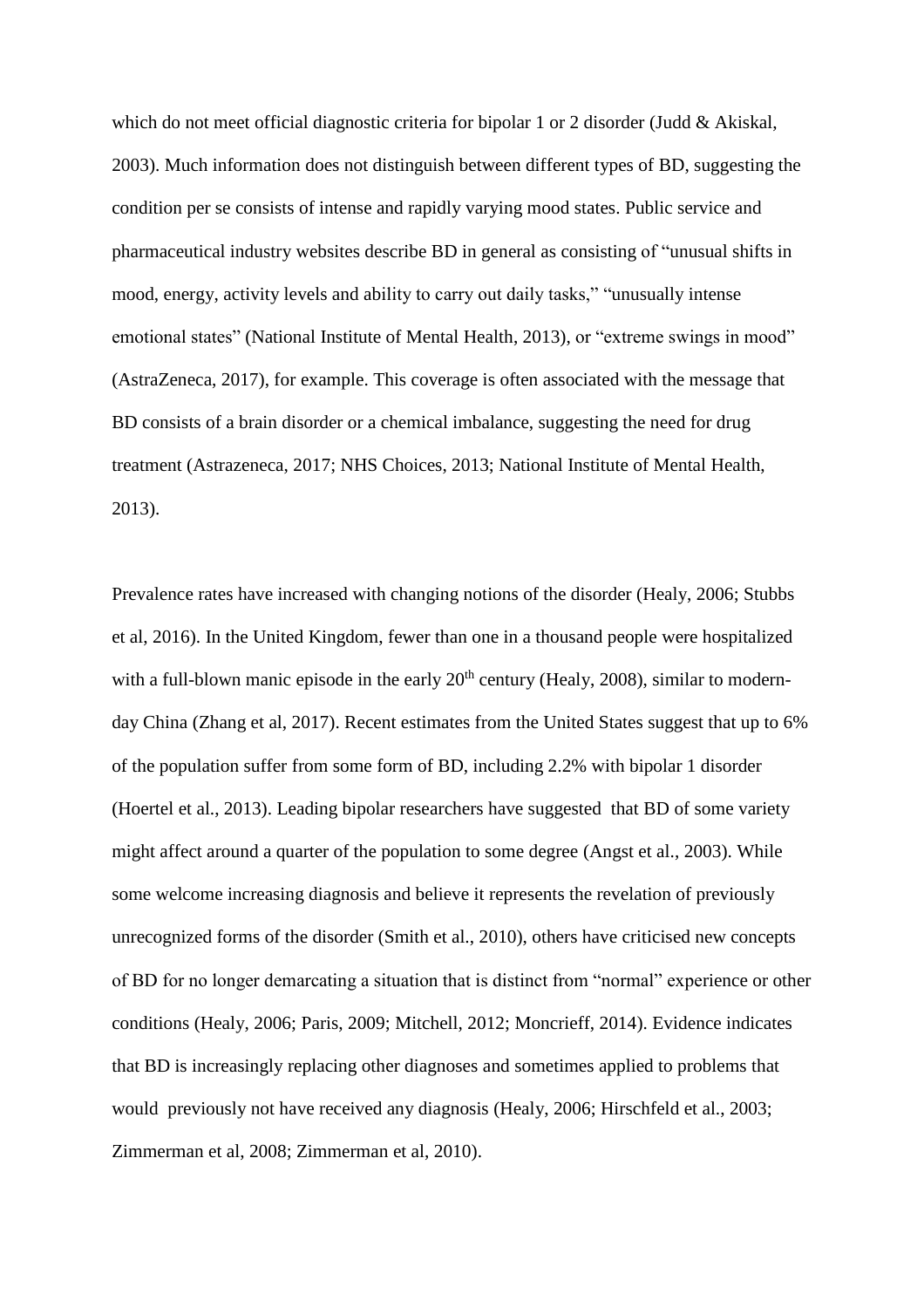How people and professionals understand BD is important because the diagnosis has significant implications. It is considered to be a serious and chronic mental illness, which may affect life opportunities and access to medical insurance. Moreover, treatment for BD consists of drugs that have substantial adverse health effects, including weight gain, diabetes and cognitive impairment. These drugs have been tested almost exclusively in people with the most severe or "classical" form of the disorder (bipolar 1), with little evidence that their benefits extend to people with other presentations (Moncrieff, 2008).

In recent times the Internet has become an important source of health information, enabling reports about illnesses and treatments to be spread quickly to the public (Fox, 2011; Fox & Rainie, 2002; Conrad & Potter, 2000). As well as disseminating information from professional and official organisations, it has become a key space wherein ordinary people share views and experiences of health conditions through chatrooms and "blogs" (Eysenbach & Kohler, 2003).

A "blog" is an internet-based personal journal or viewpoint presented for public consumption (Clarke & Van Amerom, 2008). Blogs provide a useful source of information about people's views and experiences of mental disorders and an opportunity to explore popular perceptions of mental health issues. They have been used to explore the experiences of young adults with mental health concerns (Marcus et al., 2012), and views about the nature of depression and its treatment (Clarke & Van Amerom, 2008; Kotliar, 2016). The fact that people are more likely to search for information about their problems on the Internet than going to a health professional (Fox & Rainie, 2002) suggests that blogs about health conditions may have an important influence on how these conditions are perceived more generally. The influence of the internet on understandings of BD may be reflected by evidence that people are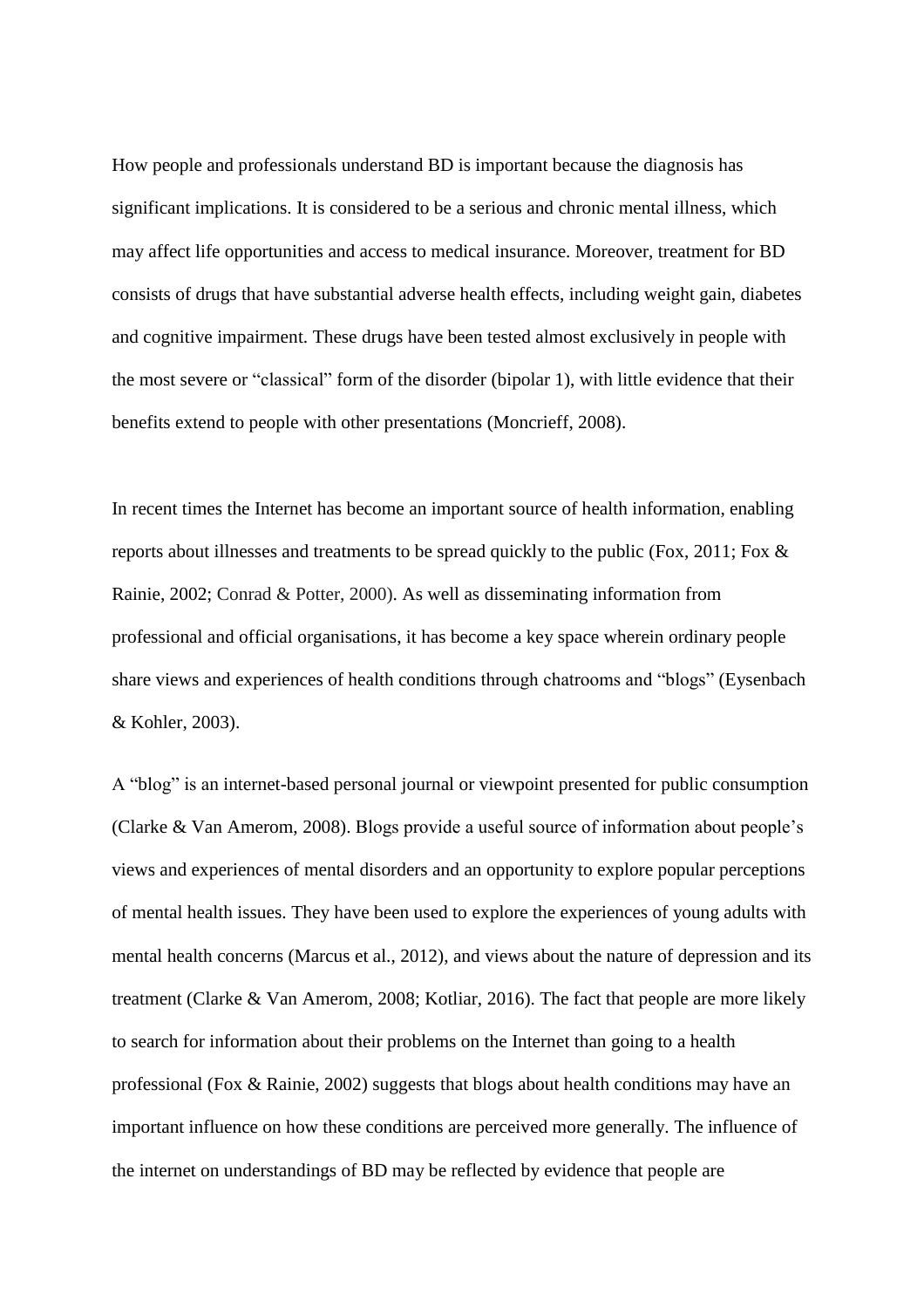increasingly seeking to be diagnosed with BD (Chan & Sireling, 2010), sometimes citing the internet as an instigating factor (Strudwick, 2012).

The present study uses a qualitative analysis of readily accessible internet blogs to explore how bipolar disorder is presented on the internet by people who identify themselves as having the condition. The study provides an opportunity to assess some of the ideas that people associate with the concept of bipolar disorder in the context of professional disagreement about its meaning and appropriate application.

## **Method**

## *Sample*

We aimed to identify easily accessed blogs, which a lay person searching for personal accounts of the condition would be likely to encounter. We searched for blogs written by self-identified BD sufferers, which contained sufficient information to address the following questions, formulated in the light of current debates:

1.What problems (or symptoms) do people regard as being part of BD?

2. How do people view having or getting a diagnosis of BD?

3.What do people believe are the causes of BD?

4.What are people's experiences of, and views about the treatment of BD?

The search term "Bipolar disorder blog" yielded 5,670,000 results in Google when searched in the United Kingdom on March  $2<sup>nd</sup>$  2015. The first three results were reviewed in detail manually. One result linked to a general mental health website, which contained over 100 blogs on BD (http://www.time-to-change.org.uk/category/blog/bipolar). One linked to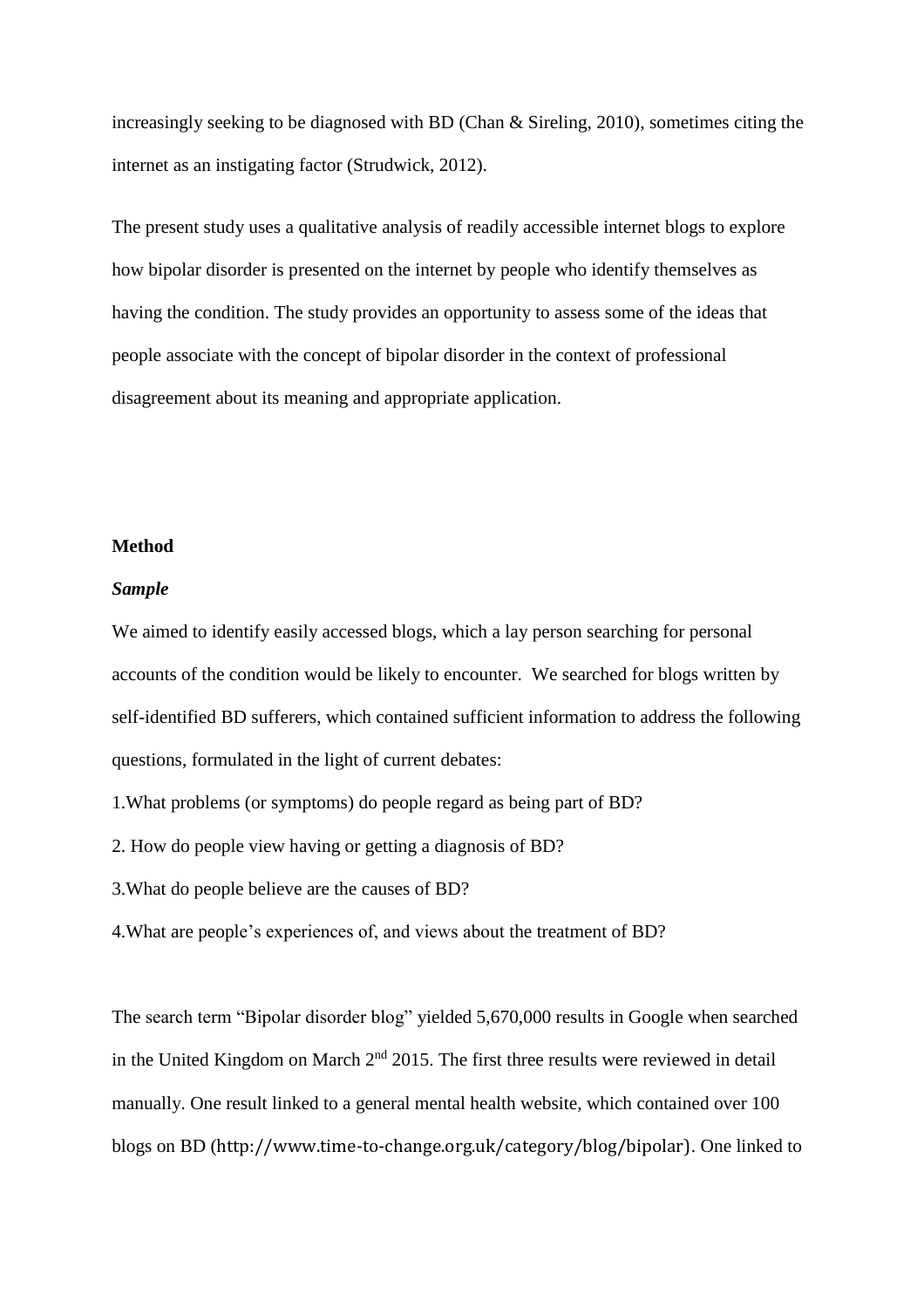a site (http://www.healthline.com/health-slideshow/best-bipolar-blogs) which in turn linked to 13 different BD blogging sites. The other result referred to the blogsite of a single individual, including 425 separate blogs or posts (http://natashatracy.com/topic/bipolar-blog). Initially the first ten pages of each of these 15 blogging sites were reviewed by reading blog titles and if necessary skimming blog content. Where few relevant blogs were identified further pages of blogs were reviewed. Approximately 80 blogs were inspected altogether. Blogs were excluded for the following reasons: they were written by experts or carers, not sufferers; they only reproduced official information or reported on news or research findings; they were mainly concerned with mental health problems as a whole rather than BD specifically; they predominantly covered subjects outside the scope of the research questions such as discrimination, media representations of BD and everyday life with BD.

Using this process, we aimed to sample the first blogs that contained information relevant to the research questions that were identified through the top three Google search results. Where blog sites contained multiple blogs or posts by the same blogger, all the individual blogger's relevant blogs were included. Therefore, individual authors of blogs, or bloggers, constituted our final sample. We included 22 bloggers in the final sample. We stopped sampling when data saturation was deemed to have been reached, when reviewing further blogs revealed no new relevant data or themes.

Ethical approval was considered to be unnecessary given the blogs are publicly available, but all quotations have been anonymized (Eastham, 2011).

## *Data Analysis*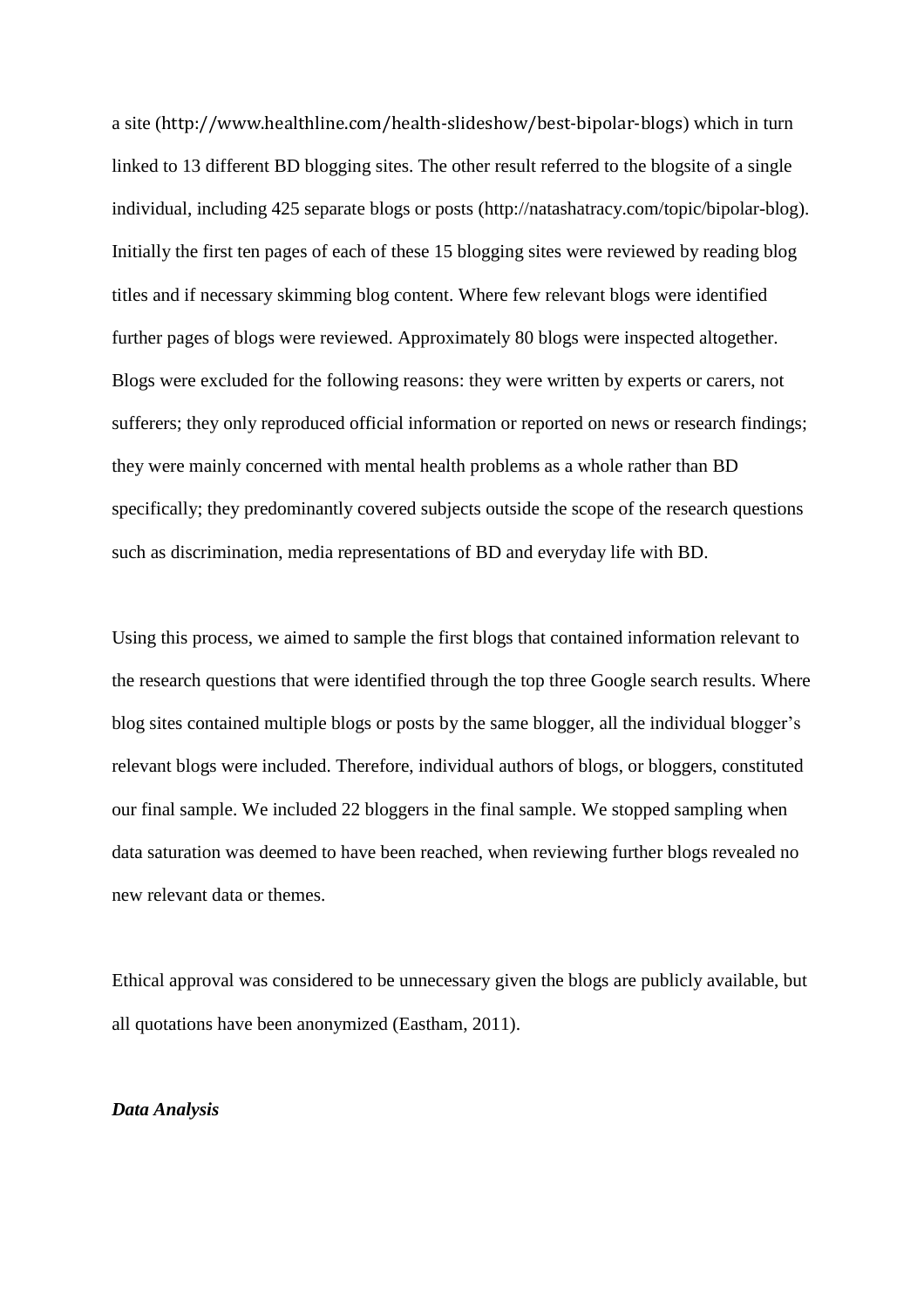The blogs were analyzed using thematic analysis (Braun & Clarke, 2006). The analytic strategy combined an inductive and deductive approach throughout, allowing exploration of initial research questions (such as what are bloggers' perceptions about the causes of bipolar disorder), as well as issues arising from the content of the blogs themselves. The research questions were used to structure the analysis into broad domains, with emerging themes identified and explored in each area (Pope et al., 2000). A collaborative approach to analysis was adopted between the authors. Two authors read and coded all of the blogs, the third author then reviewed a sample of them. The authors discussed theme development and compared codings throughout the analytic process. Following the principles of thematic analysis as set out by Braun & Clarke (2006) initially, each individual blog transcript was reviewed and each section of text was examined for relevance to the research questions. Relevant sections were given a code to capture the ideas conveyed. The transcripts were then reviewed collectively and themes compared across them, to note similarities and exceptions. Codes were then grouped together into initial, tentative themes, with each theme representing an important pattern of ideas that was present across multiple blogs. A tree structure diagram was used to represent different themes and their inter-relations visually. In order to produce a set of themes that best captured the essence of the blogs, codes and themes were refined in an iterative process, consisting of multiple re-readings of the blog texts in the light of the development of themes. Through this process, codes were re-arranged and themes renamed, reconceptualised and reorganized according to ideas that emerged with repeated re-readings of the blogs in the light of the previous stage of theme development. Final themes were grouped into four broad domains corresponding to the research questions. Attention was paid to ensure that each theme was supported by quotations from the blogs that "densely" described the themes (Strauss & Corbin, 1998).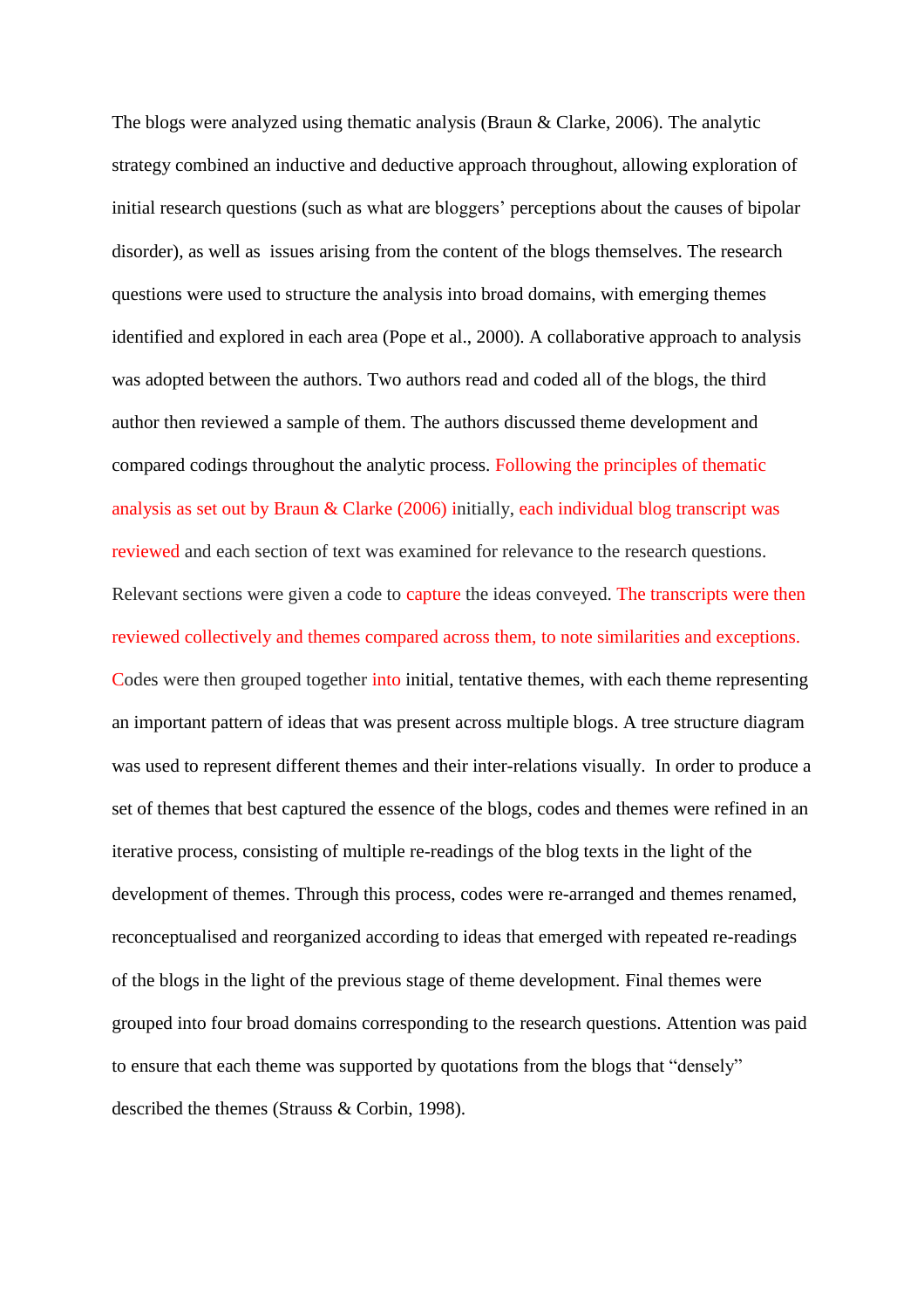# **Results**

We selected 45 blogs, written by 22 bloggers from 12 different blogging websites. Of the included bloggers, 15 specified they were female, 4 that they were male and the gender of three was unknown. Of those providing information about their age, 5 were between 35 and 50, and seven were over 50. Ten of the bloggers were resident in the United States, one in South Africa, and the country of origin of the remainder was unknown.

The analysis generated ten key themes, which were organized according to the domains identified by the research questions (Table 1). Selected bloggers were numbered using notation B1 to B22, and quotations are specified accordingly.

## TABLE 1 HERE

# **Domain 1: Nature of Bipolar Disorder**

## **Theme 1.1: "From one extreme to another"**

For most bloggers, the fundamental characteristic of their BD was a tendency to experience intense and fluctuating emotions. They emphasized that their emotional responses were more extreme than normal, illustrating a concern to distinguish their experiences from others', but also implicitly recognizing that they are interpretable as normal variation.

[I] "yo-yoed from one extreme to another…" [B1]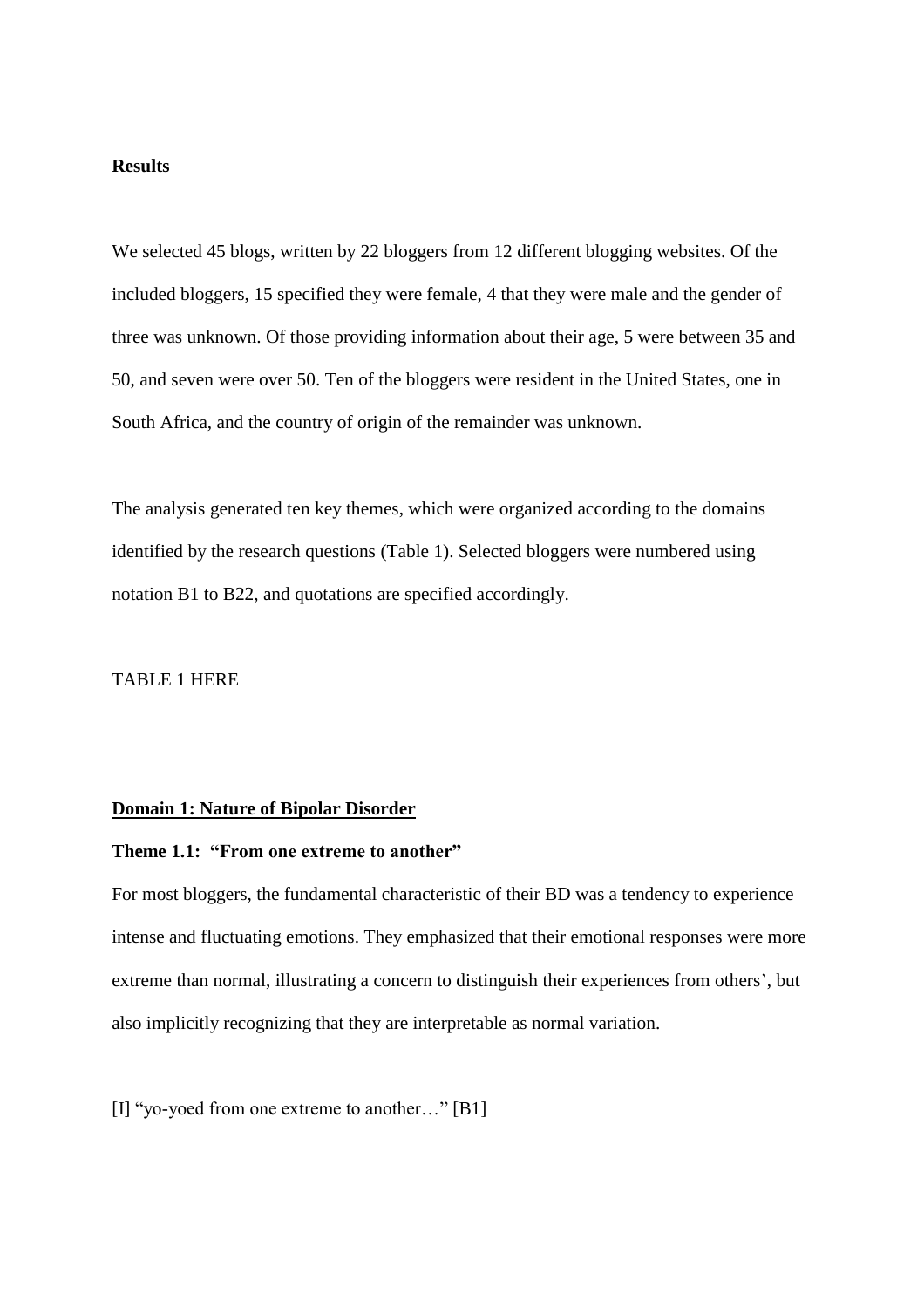"Being bipolar isn't about having mood swings, it's having extreme and uncontrollable mood swings… there's no question that my 'highs' are more than just a good mood." [B20]

Alongside and often intermingled with descriptions of extreme emotions, the bloggers described a wide array of other problems or symptoms including anxiety, depression, anger, hallucinations, alcohol and drug problems, suicidal behavior, "erratic behavior," interpersonal problems, difficulties at work, and insomnia.

Some bloggers described their experience of "mania" as a state of heightened and welcome energy:

"They were days of extra energy, lots of extra energy, when I didn't need to sleep and could get lots done- all the stuff I didn't have the energy to do most days." [B11]

"I feel driven and with purpose. I feel like I'm in a positive vortex and I'm happy and productive for the first time in months" [B13]

Others referred to mania as consisting of behavior that caused interpersonal tension and other problems.

"I did all kinds of lying and manipulating, and just causing chaos in other people's lives" [B21]

Two bloggers described rapid speech and increased spending [B3, B13]. One blogger mentioned a sustained period of pressured speech, racing thoughts, "delusions of grandeur" and "expanded self esteem" [B13]. This is the only description that may correspond to a fullblown manic episode, but it did not lead to hospitalization. One blogger referred to having ongoing "hallucinations," but not in the context of a manic episode [B6].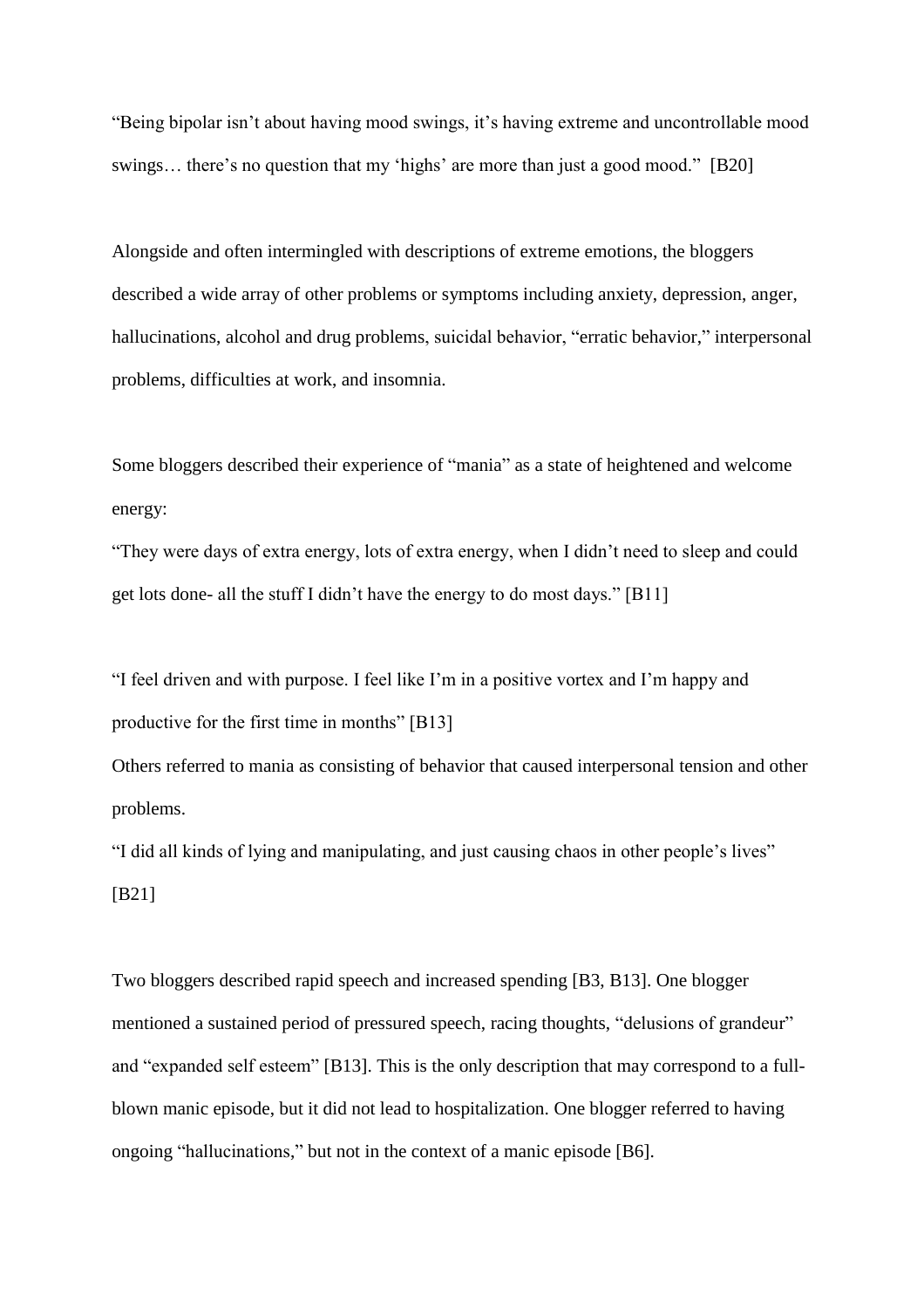#### **Theme 1.2: "Monster versus me"**

By virtue of being a bipolar blogger, all bloggers identified with the idea that they had BD, although one described difficulty fully accepting the idea [B 13]. However, a tension is apparent as to whether BD is an intrinsic aspect of the self or personality, or an autonomous process. Some bloggers, for example, described a constant "struggle" [B9, B20] against their BD, which they felt unable to control. This view was associated with the idea of bipolar disorder as an illness or disease. Thus one blogger explained how: "Since I accepted my illness though, what was driving my personality and behaviors became obvious. Now I knew. What controlled my life became front and center." [B20]

Two bloggers referred to their disorder as a "monster" [B 7] or "beast" [B 19] emphasizing how they experienced the condition as having a life of its own. However, despite the use of these metaphors, there is ambivalence about the separateness of the condition. Thus one blogger explains:

"I had a monster within me that had taken up residence. At times the monster was quiet and I would actually forget that it was "there"… Managing the monster was exhausting… And my greatest fear was that I WAS the monster." [B7]

Another expressed the idea that "The bipolarity is me. The poles, the zero to the 100% on the scale are what I am, who I am, who I have always been." [B1].

What were perceived as desirable qualities of BD, such as intelligence, energy and intuition, were unamiguously embraced as part of the blogger's personality: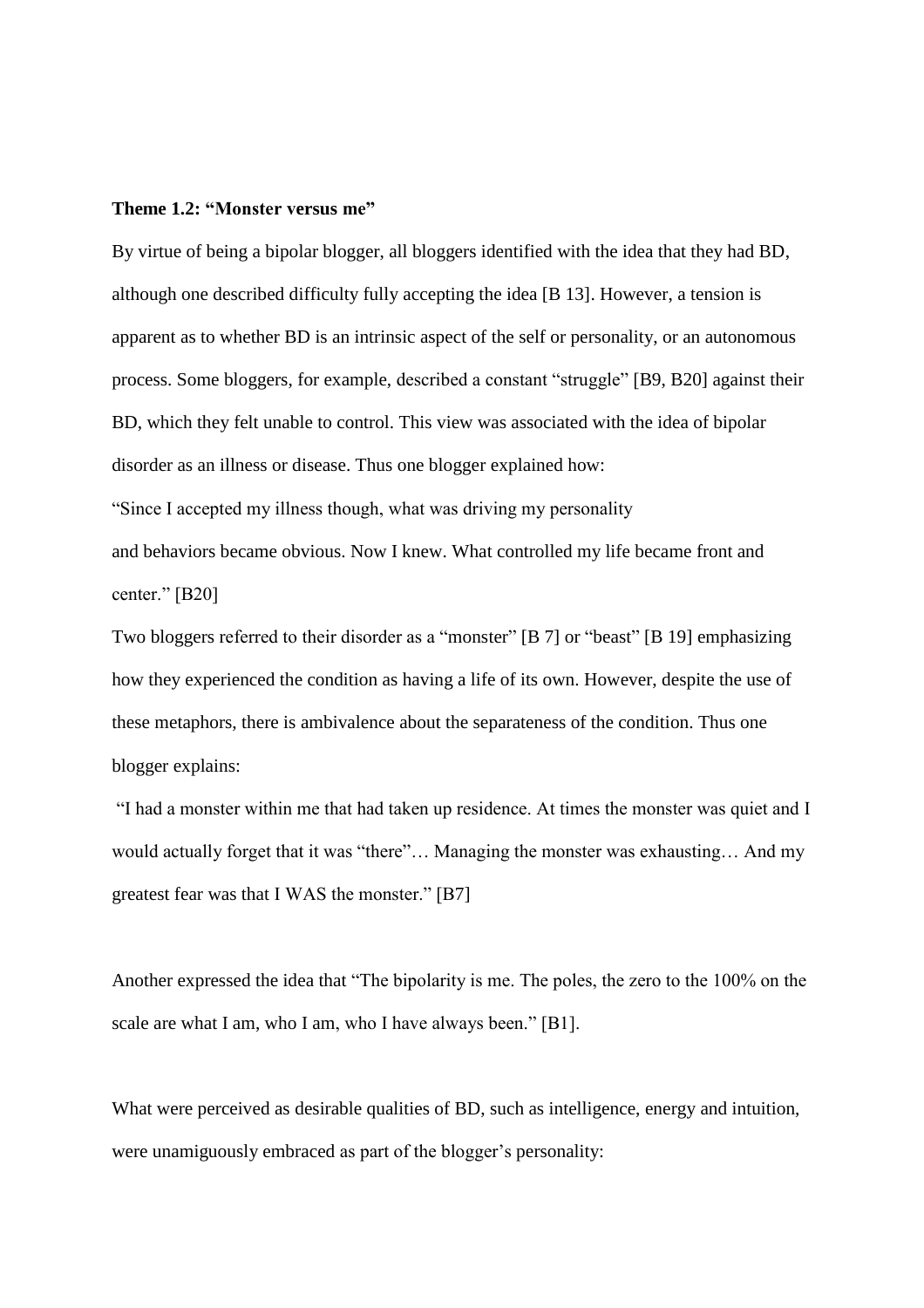"I built my identity on being the super energetic, extremely empathic, driven, passionate person" [B13]

"We're able to grasp seemingly paradoxical ideas; think laterally; connect the dots between antithetical concepts… In my mildly [hypo-manic](http://www.bphope.com/blog/my-beautiful-bipolar-brain/=http:/www.bphope.com/blog/i-have-concernshypomania/) phases, I'm more intuitive, I have the energy to do things and the focus to complete them." [B5]

These "bipolar" abilities were thought to provide "an edge over others in certain areas at certain times" [B5].

# **Theme 1.3: "You can say I have failed"**

A striking feature of several blogs was the way that BD was invoked to explain moral issues or perceived failure. Difficulty managing work or school responsibilities was frequently referred to as a consequence of BD:

"I flunked out of school the year before (I now know it was because of bipolar disorder, but was truly confused at the time.)" [B6]

Inconsiderate behavior was attributed to being in a state of mania:

"I was in this manic state and I affected a lot of my closest loved ones in a

negative way by being irritable, loud, super confident, defensive and insensitive." [B13]

Some bloggers conveyed a pervasive sense of failure about their lives: "..for being 56, I am disappointed" [B 21]; "you can say I have failed" [B 17].

Some statements read as responses to real or perceived accusations about bad decisions or selfish behavior. Thus one blogger protests:

"I am done with hearing people judge me for what I have been through and how I 'behave' or have reacted" [B17]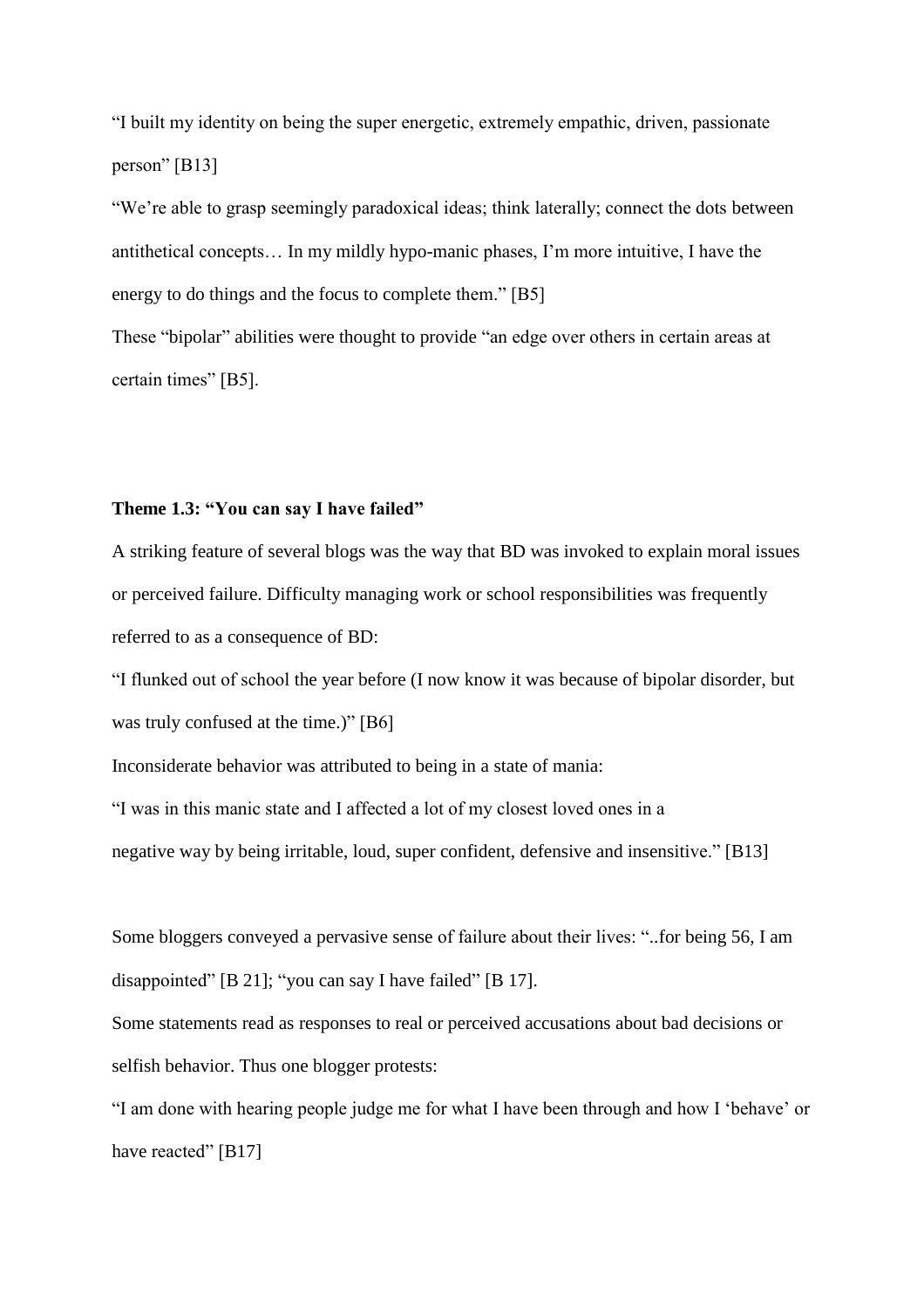Another states: "I wasn't bad, I was just unwell" [B1]

### **Domain 2: Diagnosis**

# **Theme 2.1: "The Monster had a name"**

Many bloggers exhibited a sense of desperation to be labeled with BD, and some reported that they had come to believe they had the disorder long before receiving the diagnosis from a professional: "I have known in my heart of hearts for months that I have bipolar disorder" [B1].

On obtaining an official diagnosis, bloggers shared their relief and a sense of achievement that they were: "Finally Diagnosed" [B1].

One blogger put it like this:

"Initially I was punching the air. For months I have fought to get the stamp: the confirmation that my behavior is more than just me being deliberately difficult, that it was more than just recurrent depressive disorder coupled with anxiety and mere bipolar tendencies…" [B1]

Several bloggers [e.g. B 1, B 17, B 20] present the events of their lives as a "story" leading up to diagnosis. They describe years of struggling with difficulties at school and work, relationship problems, substance misuse, self-harm, depression etc. Being officially diagnosed with BD is the final event of the 'story' that retrospectively transforms past events and provides a new outlook on current problems:

"It's been different since my diagnosis" [B20].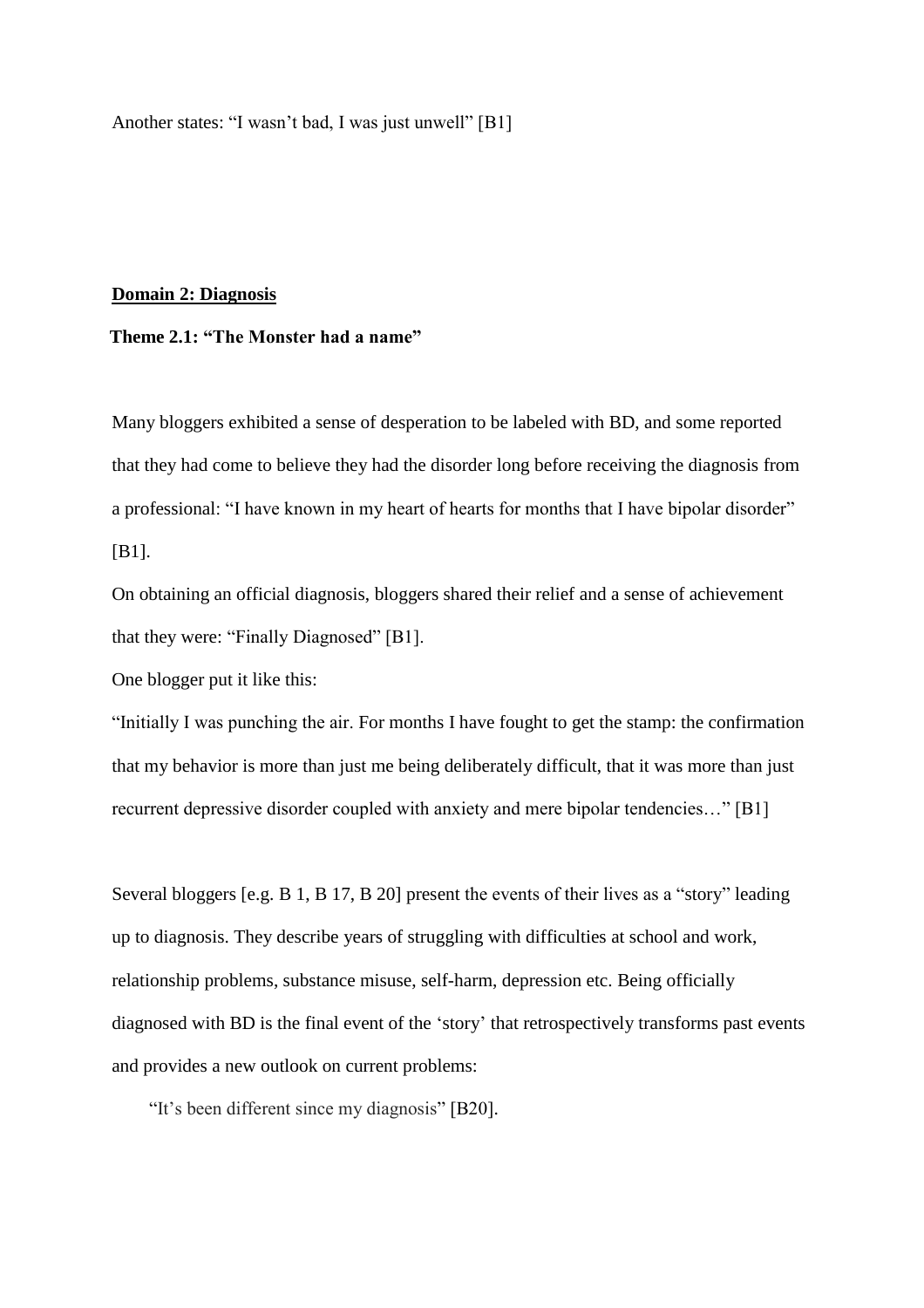## **Theme 2.2: Self-monitoring**

The majority of bloggers shared their belief in the need for constant monitoring; or keeping a "vigil" [B20] of their moods, emotions and behaviors: 'I'm constantly monitoring my moods and my reactions and interactions; looking for signs or warnings that I'm losing control' [B20]. A variety of devices were suggested to aid the monitoring process, including manual and Internet diaries, and mobile phone and computer applications.

"I'm aware of my moods, my thoughts, my medications and I track this everyday in my emoods app I highly recommend tracking your mood and there are lots of great apps out there" [B13].

## **Domain 3: Causes**

## **Theme 3.1: "Bipolar brain"**

Bloggers commonly referred to bipolar disorder as being located in the brain. One blogger suggested that people with bipolar disorder have brains that are "wired differently" [B5], and some referred to the idea of a "bipolar brain" [B5, B20]. Several bloggers specified that they thought BD was the result of a chemical imbalance:

"The chemical imbalances and the way that the brain function works are definitely a root cause of this illness" [B20].

Reflecting promotional and informational messages, bloggers also explained how they thoughts that chemical imbalances could be rectified with medication:

"This is where medications can help. These chemical and neurological imbalances and activity can be influenced chemically, and reduce the severity of symptoms" [B20].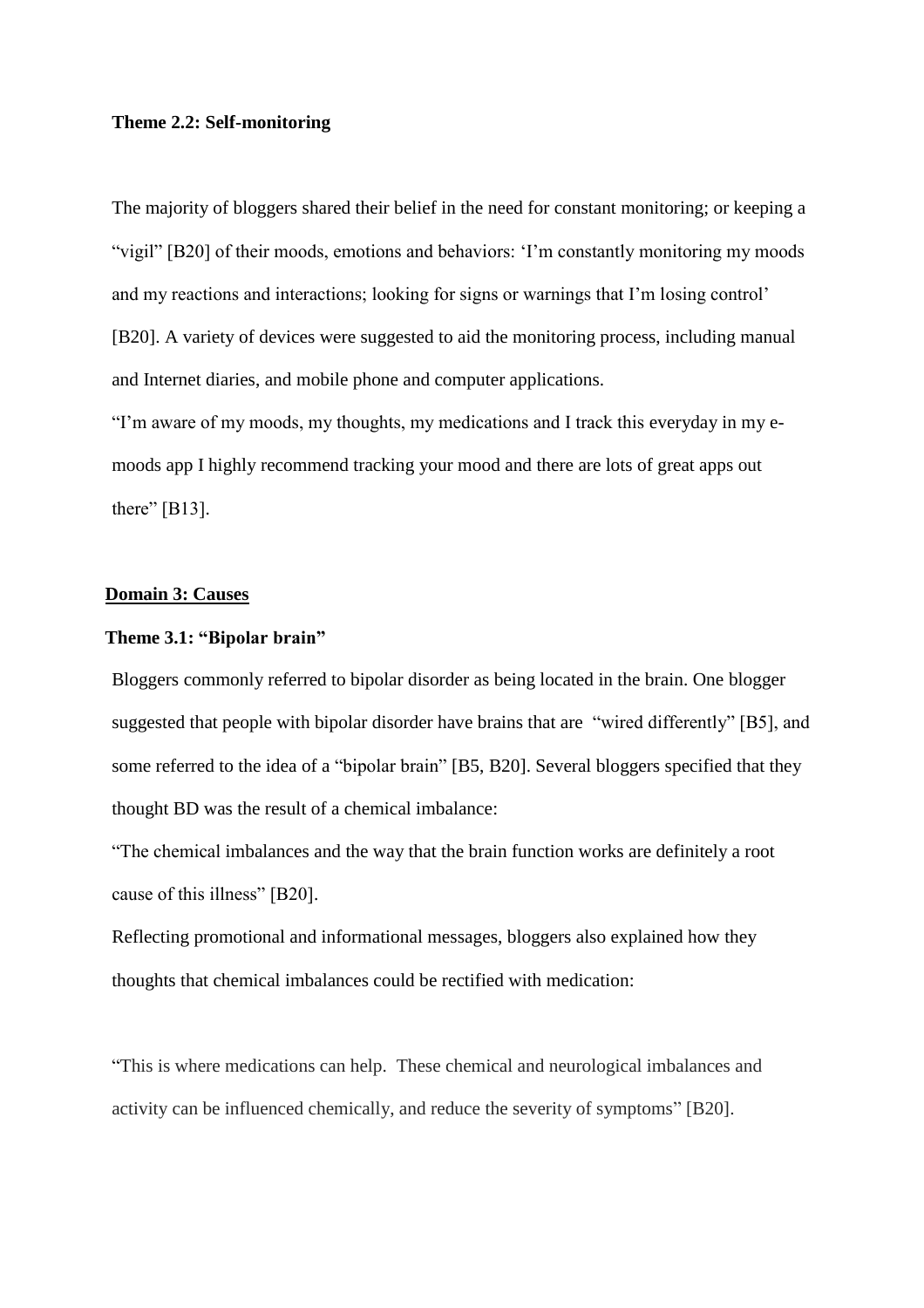#### **Theme 3.2: Life experiences**

Several bloggers described how life events or "stress" could "trigger" [B4,B18, B20] episodes or exacerbations of BD. These views were not presented as a contrast to the brain disorder hypothesis, but as explanations for why episodes occurred when they did. Commonly cited stressors included family problems, work or academic pressures and physical pain.

"As the peak season approached, and stress increased, I started a 2-week hypomanic stretch… Each time, I learn more about what may have caused it (in these cases, stress, both mental and physical, is a major factor!)" [B4].

## **Domain 4: Treatment**

# **Theme 4.1:"Medication was the key to normality"**

Eighteen bloggers mentioned that they were taking drug treatment, and of these 11 had positive views about the role of medication, four had negative views, and four had mixed views. Those with positive views expressed the idea that BD is "an illness amendable to drug therapy and not something you could do yourself" [B2]. Some believed that medication had restored them to some pre-condition state: "back to how I used to be." [B2]. Most of the bloggers who discussed the benefits of medication for BD had been using it for a long time, and many accepted they would require the medication for the rest of their lives: "It will shape the rest of my life as it has shaped my history " [B1].

Many bloggers appeared to be taking more than one drug and several were taking numerous drugs for their BD and other mental disorder diagnoses. For some, there appeared to be a belief that a large cocktail of medication was required to address the complex nature of the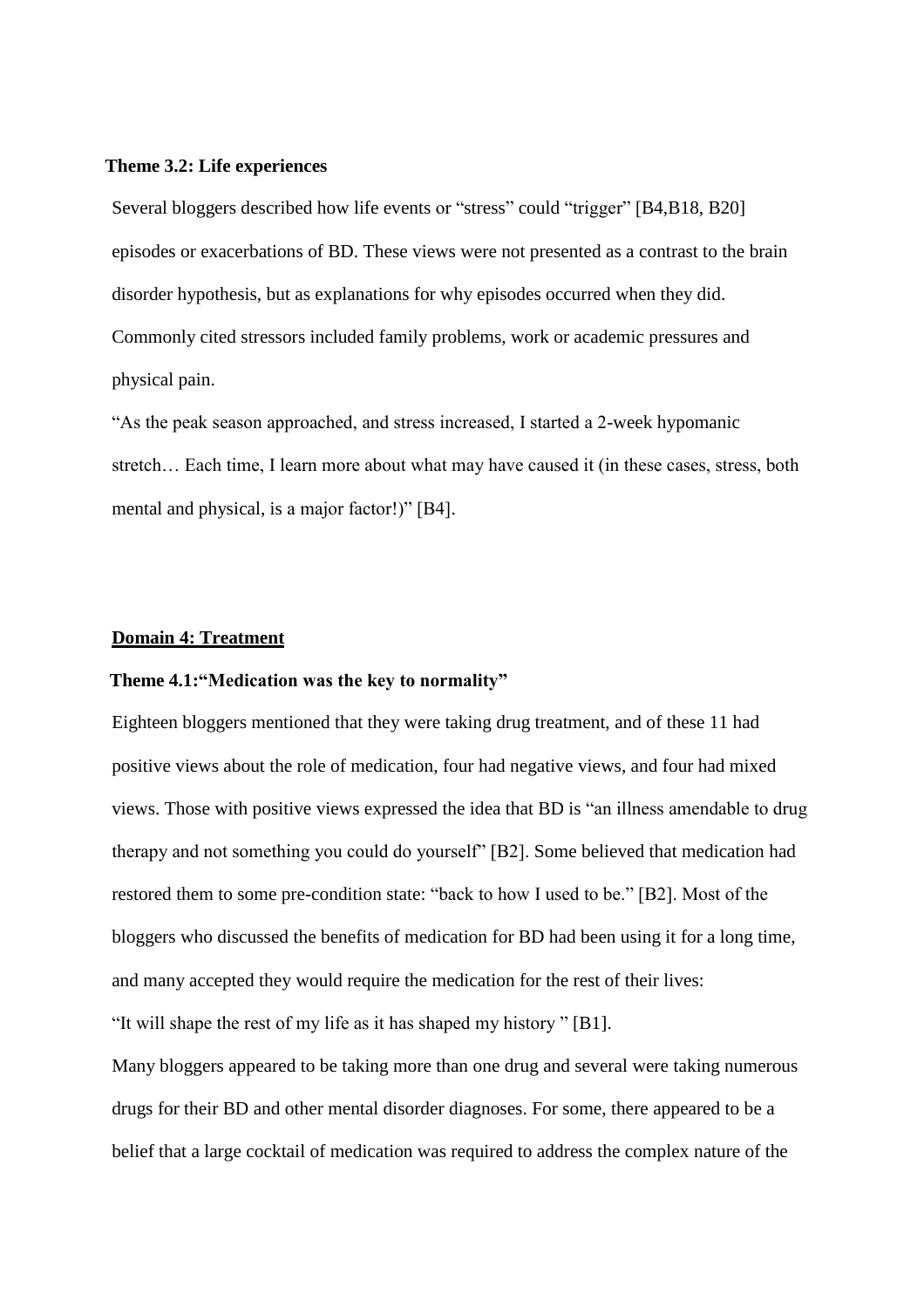underlying chemical disturbance. Getting the "right combination" could be a lengthy and difficult process, however, with many bloggers taking years to find it: "it took me years, but it seems I have found the right combination" [B20].

Despite the implicit idea that the medication was being used to treat an underlying illness, at times bloggers referred to their doctors using names such as "Dr candyman" [B22] and "Dr Awsomesauce" [B19]. The names suggest that bloggers perceived doctors as being principally a source of medication, maybe implying an over-readiness to prescribe. They may also indicate that bloggers valued the direct, mind-altering effects of medication, in the same way that people seek out effects of drugs like Valium or amphetamines.

# **Theme 4.2: Negative effects of medication**

In contrast, other bloggers reported finding the mind-altering effects of prescribed medication to be unpleasant and impairing, making them feel slow, and suppressing their personality and feelings:

"Here I am, stoned out of my mind, a constant general malaise, and barely

able to function." [B 22].

"Medicine that stole my personality and very being" [B17].

One blogger reported that she had discontinued psychiatric medication, with positive consequences. Coming off medication had confirmed her sense of agency, which medication had reduced:

 "since discontinuing medication in 2013, my health and happiness are solely in my own hands" [B 14].

Moreover, she described how medication had sustained her in an unfulfilling situation, which she only recognized and adjusted once she had managed to get off it: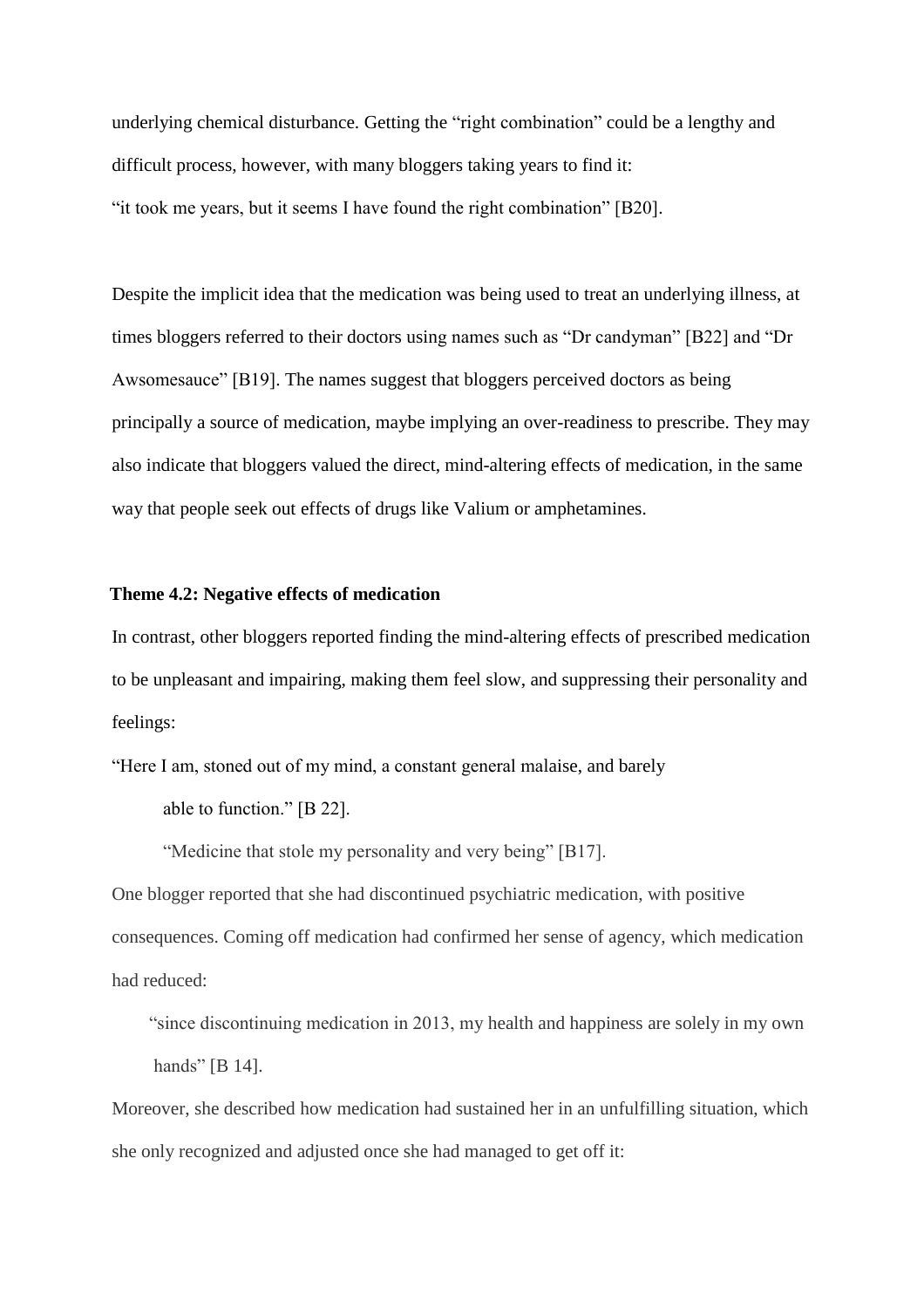"Once the fog of medication started to dissipate, I realized the people and activities I surrounded myself with were no longer enough to sustain my growth and new state of consciousness. So I made the decision to leave my marriage and separate myself from the vast majority of the people and activities I had once given all my time and energy to." [B14].

Other bloggers expressed their disappointment that the effects of medication did not live up to what they felt they had been promised. Hence one blogger compares her doctors to a "medical Cheshire cat promising the world and pointing me in completely the wrong direction" [B17].

Others complained that although drug treatment might not be useful, it was difficult to stop once started. People therefore ended up accumulating drugs at ever higher doses: "I've had so many crises in which either new drugs or higher doses have been introduced, and I never seem to be able to get off them once my system gets used to them"[B19].

# **Theme 4.3: "Rebuild myself"**

Many bloggers described how they developed their own techniques to manage their condition. In most cases this was presented as an accompaniment to medication, but one blogger [B 14] felt they offered an alternative. Specific techniques suggested included meditation, yoga, spending time in nature, taking baths, listening to music, engaging in spiritual activities, spending time with friends, aromatherapy, healthy sleeping habits, healthy eating, regular exercise, refraining from drugs and alcohol and "living with love and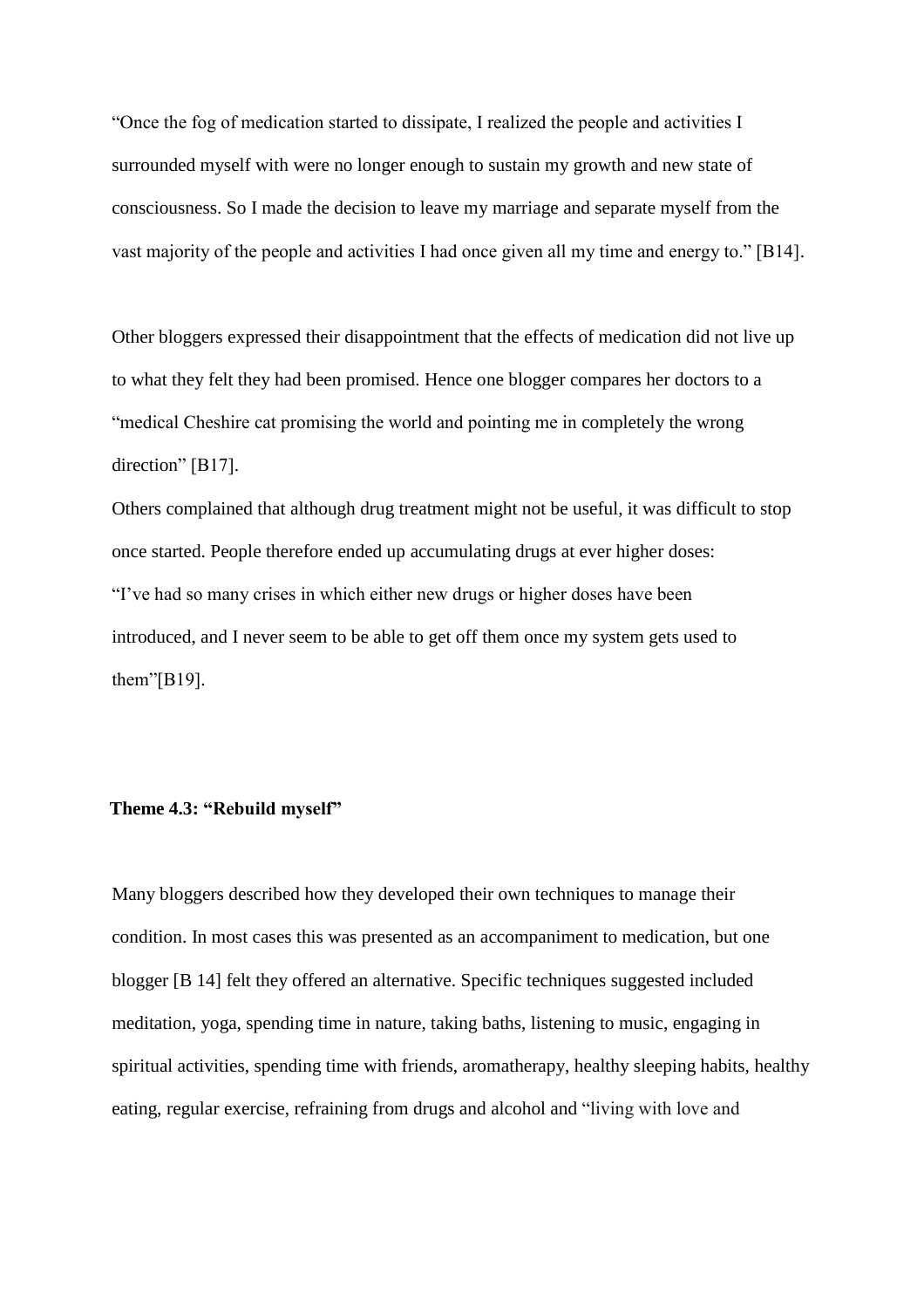compassion…with peace of mind and sanity" [B 14]. One blogger describes her regime as follows:

"I learned that I create my wellness…adhering to a sleep routine-getting up at the same time every day and going to bed at the same time every night, [refraining from all drugs and](http://www.dualdiagnosis.org/mental-health-and-addiction/the-connection/)  [alcohol, a](http://www.dualdiagnosis.org/mental-health-and-addiction/the-connection/)nd ensuring I am doing my best to eat nutritiously and drink enough water. [Exercising](http://www2.nami.org/template.cfm?section=exercise) is also key" [B8].

Several bloggers referred to the importance of addressing sources of stress, including problems with jobs and relationships [B 14, B19].

# **Discussion**

### *Findings*

Our findings suggest that the concept of BD that is commonly presented to the public on the internet is a broad and inclusive one that has little in common with the original, narrower concept that was aligned with the diagnosis of "manic depression". Hence most bloggers regarded BD as consisting of extreme and frequent fluctuations of normal emotion, often in association with a variety of difficulties such as substance misuse, anxiety, suicide attempts and sleep difficulties. Although it was not possible to rule it out completely, none of the bloggers described the characteristics of an episode that would likely be diagnosed as full blown mania. The findings are consistent with literature suggesting that BD is now increasingly replacing a large number of other diagnoses including depression, anxiety, substance misuse and personality disorder (Chan & Sireling, 2010 ; Healy, 2006; Hirschfeld et al., 2003; Zimmerman et al, 2010), and that the constant monitoring of moods and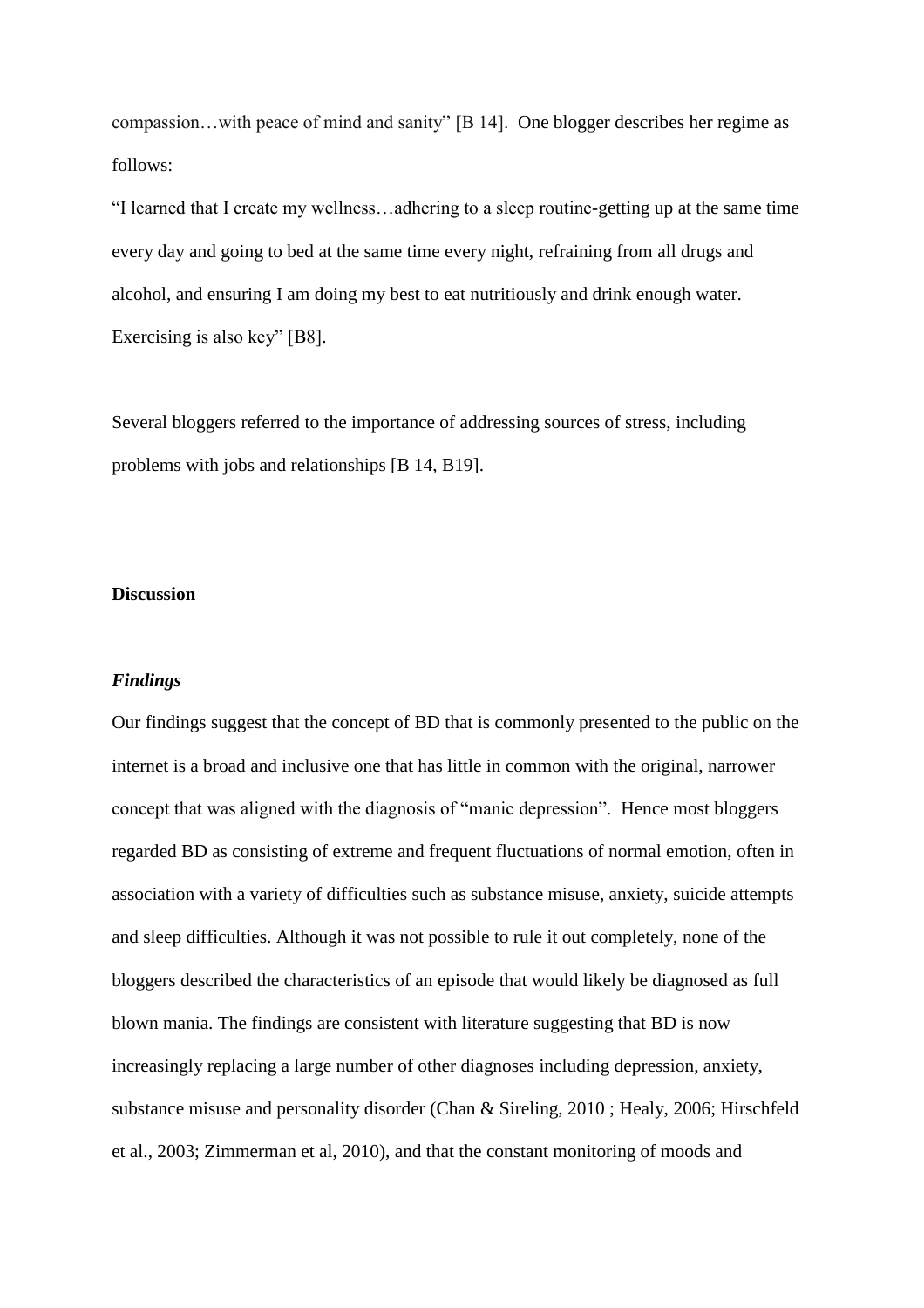behaviors encouraged by many official BD sites (including those associated with the pharmaceutical industry) may encourage people to view ordinary mood variations as pathological (Healy & Le Noury, 2007).

Bloggers views were consistent with ideas presented on drug company websites, particularly bloggers' beliefs they had an illness, their acceptance of the chemical imbalance explanation, and the search for the right combination of medications (AstraZeneca, 2012; Pfizer, 2011). The accounts provide support for the notion that advertising can change the way that people think about the nature of human experience, modelling a view of selfhood as mediated by brain chemistry and exemplifying Rose's "neurochemical selves" (Rose, 2004).

The moral function of the diagnosis was a striking feature of many of the blogs. The disorder was frequently conceived as an autonomous entity, which acted as a repository for disliked or disapproved aspects of the self and provided an explanation for bad behavior or failure. The importance of this moral function is illustrated by the attachment many bloggers demonstrated to their diagnosis. There are parallels with research into the way that the diagnosis of adult attention deficit hyperactivity disorder (ADHD) may be employed to explain underperformance or unwanted conduct (Conrad & Potter, 2000; Winter et al, 2015). A qualitative study of antidepressant users also found that a medicalised view of depression, as symbolized by antidepressants, enabled people to extrude unwanted parts of their personality into their "illness" (Stepnisky, 2007).

In contrast to the disavowel of negative behaviours and emotions, bloggers talked of the positive characteristics they associated with BD, such as intelligence and empathy, as an integral part of their personality. These characteristics reflect ideas about BD that are depicted in the media (Martin, 2009). Tension and ambivalence about the relation between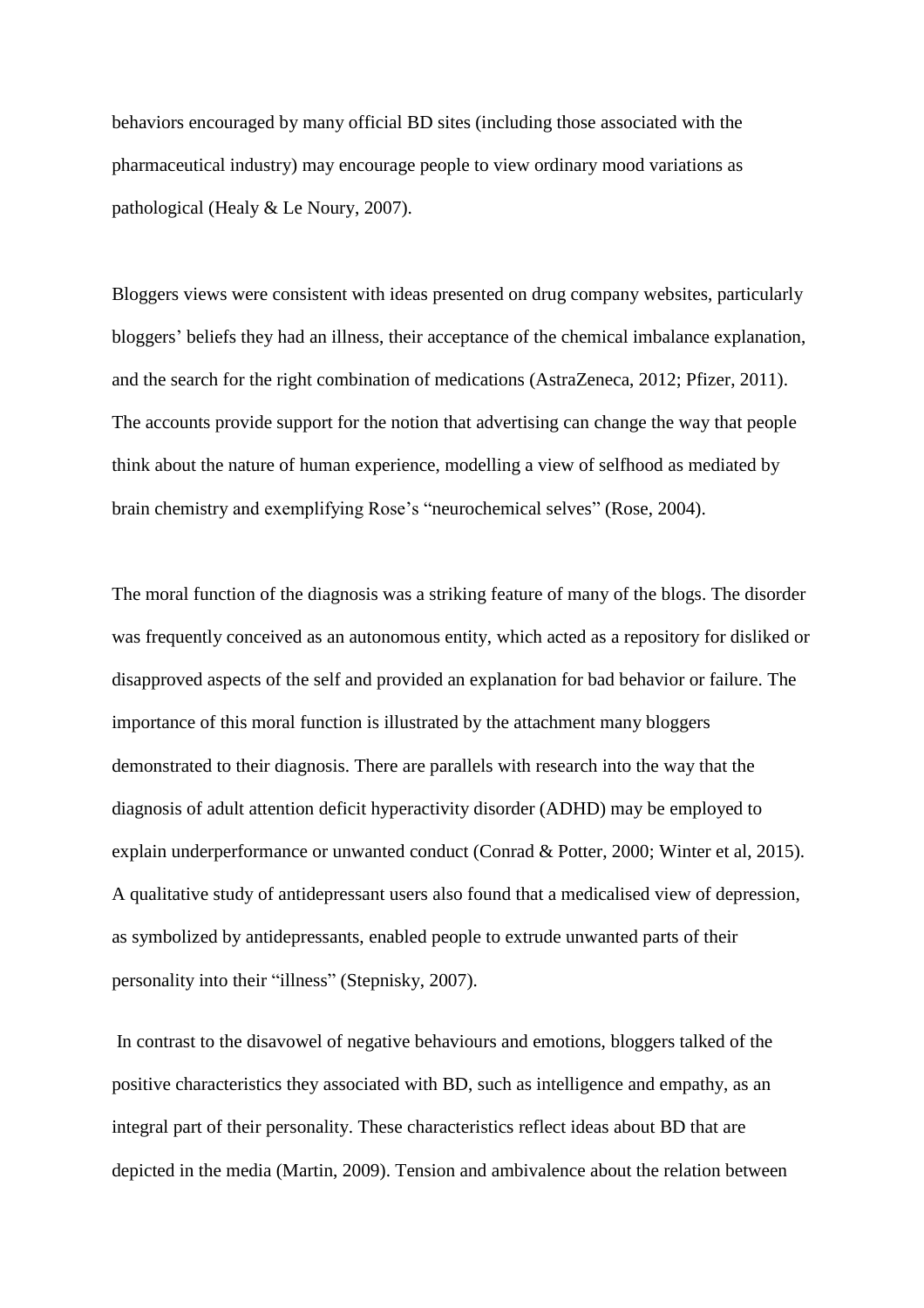the disorder and the self was evident, and bloggers emphasized the importance of life-style changes and self-management techniques, as well as medication for managing their condition. The bipolar identity portrayed in these blogs therefore encompasses a complex and sometimes contradictory relation between the individual and their disorder.

# *Limitations*

The internet is attracting increasing interest from social researchers due to the vast amount of easily accessible data contained therein. It is particularly valuable as a repository of first person accounts of the experience of health conditions, including mental disorders. Internet data is useful where there are conflicting views on the nature of a condition. In this situation, it is essential to know how the public understand the condition in question, and how this understanding may be shaping the problems that are presented to clinicians.

Internet data has the advantage that people are free to express their concerns in their own language, without the constraints of a formal research context. On the other hand, it is not possible to verify what people say about who they are and the experiences they have had. There is evidence that people sometimes masquerade as patients on the internet (Kleeman, 2011). Financial inducements may be implicated. We cannot confirm the veracity of the blogs in our sample, but most were derived from large blogging sites with an established reputation. We do not know whether any of the bloggers in the included sample received payment for their blogs, but some of the blogging sites on which the blogs were posted featured advertising, although none included advertisements for medicines. .

Our search results illustrate the vast amount of internet activity that relates to BD and it would be impossible to represent all the views being expressed in a single study. Since we selected the most accessible blogs, our sample is likely to over-represent sites associated with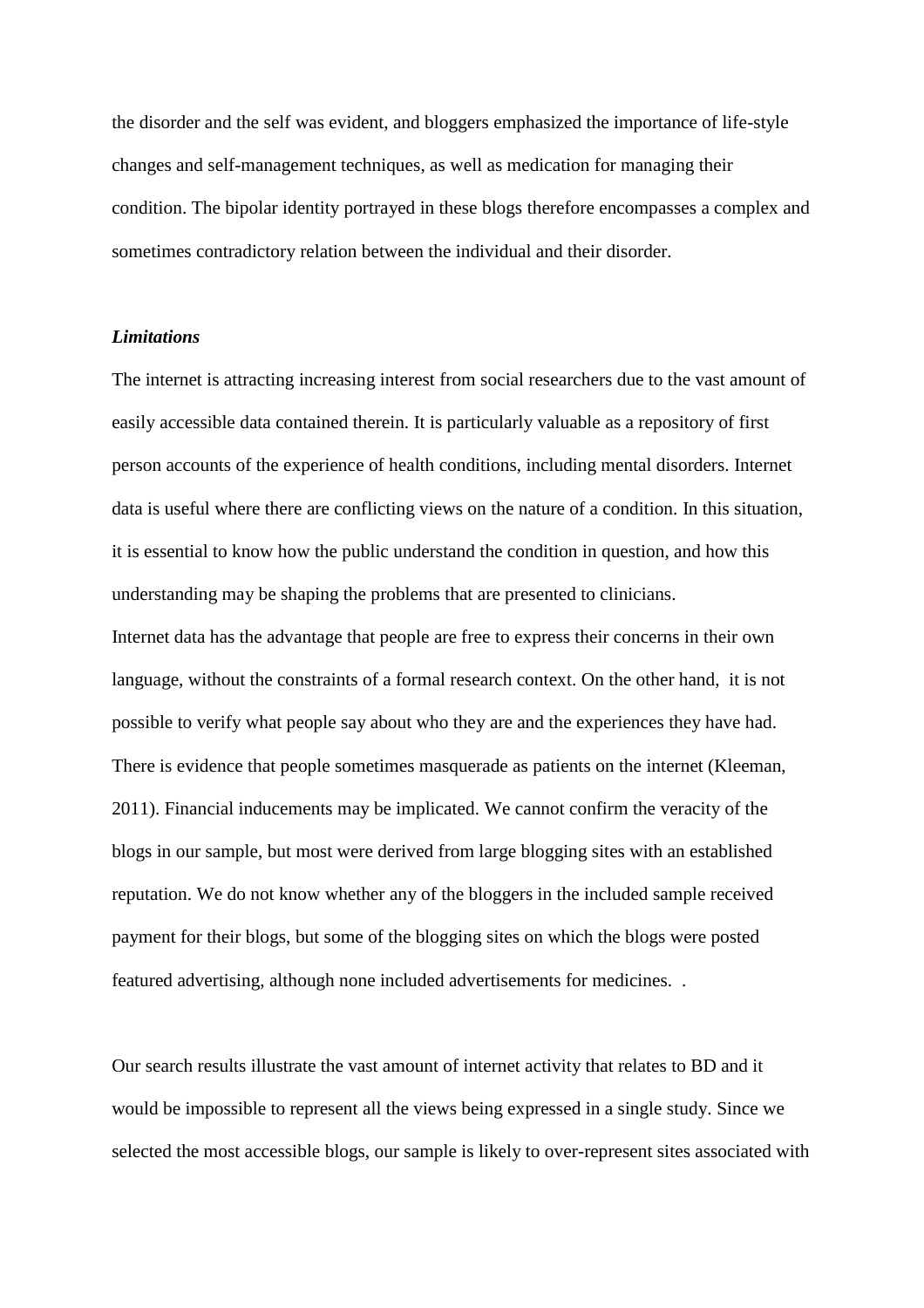large organizations, capable of ensuring high visibility. There are doubtless many other representations of bipolar disorder available on the internet in different locations. Nevertheless, since the included blogs were easily accessed, whether or not they were genuine or representative, their content is important because it is likely to exert a disproportional influence over public views.

ConclusionsThe research demonstrates the utility of analyzing internet blogs to clarify public understandings of mental disorders. It seems that whatever the status of BD within academic circles, there is a public view of BD as a broad concept that can encompass a wide variety of problems, has fluid boundaries with normality and fulfils a moral function. Clinicians need to be aware that what patients regard as BD may not correspond to the conditions for which drug treatment has been tested. The pros and cons of this wider idea of BD require further debate and research.

# **Disclosure statement:**

The authors have no conflicts of interest to disclose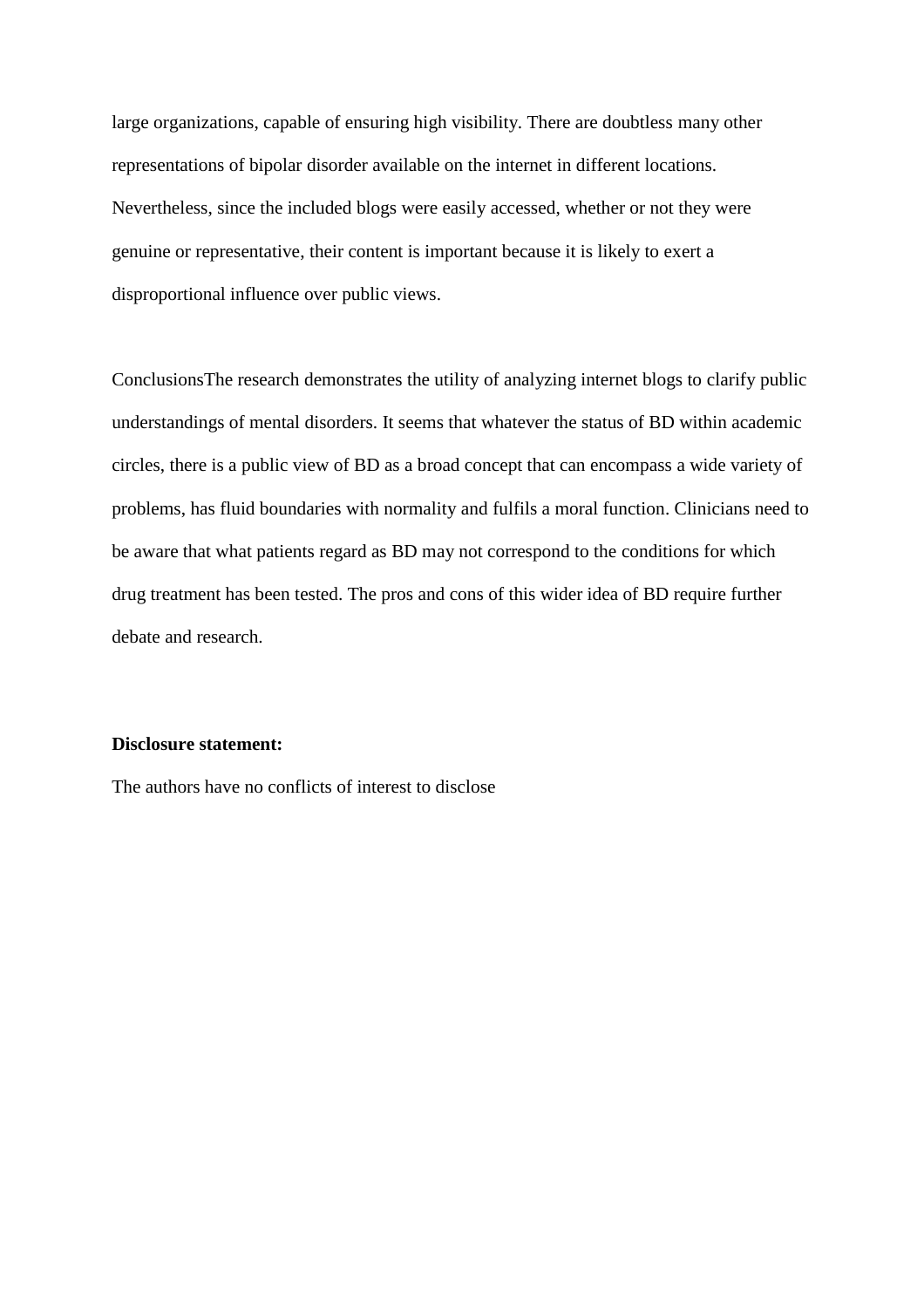## **References**

- Akiskal, H. S. (1996). The prevalent clinical spectrum of bipolar disorders: beyond DSM-IV. Journal of Clinical Psychopharmacology, 16, 4S-14S.
- Akiskal, H. S., Bourgeois, M. L., Angst, J., Post, R., Möller, H. J., & Hirschfeld, R. (2000). Reevaluating the prevalence of and diagnostic composition within the broad clinical spectrum of bipolar disorders. Journal of Affective Disorders, 59, S5-S30.
- Angst, J., Gamma, A., Benazzi, F., Ajdacic, V., Eich, D., & Rossler, W. (2003). Toward a redefinition of subthreshold bipolarity: Epidemiology and proposed criteria for bipolar-II, minor bipolar disorders and hypomania. Journal of Affective Disorders, 73, 133–146.
- Angst, F., Stassen, H. H., Clayton, P. J., & Angst, J. (2002). Mortality of patients with mood disorders: follow-up over 34–38 years. Journal of Affective Disorders, 68, 167-181.
- AstraZeneca (2017). What is bipolar disorder? AstraZeneca. [https://www.seroquelxr.com/bipolar](https://www.seroquelxr.com/bipolar-disorder/what-is-bipolar-disorder.html)[disorder/what-is-bipolar-disorder.html.](https://www.seroquelxr.com/bipolar-disorder/what-is-bipolar-disorder.html)
- AstraZeneca. (2012). Bipolar disorder. Retrieved from http://www.seroquelxr.com/bipolardisorder/index.aspx?ux=t
- Baldessarini, R. J., & Tondo, L. (2003). Suicide risk and treatments for patients with bipolar disorder. Journal of the American Mental Association, 290, 1517-1519.
- Bipolar, UK (2012). Medications for bipolar: A short description and resource guide. Retrieved from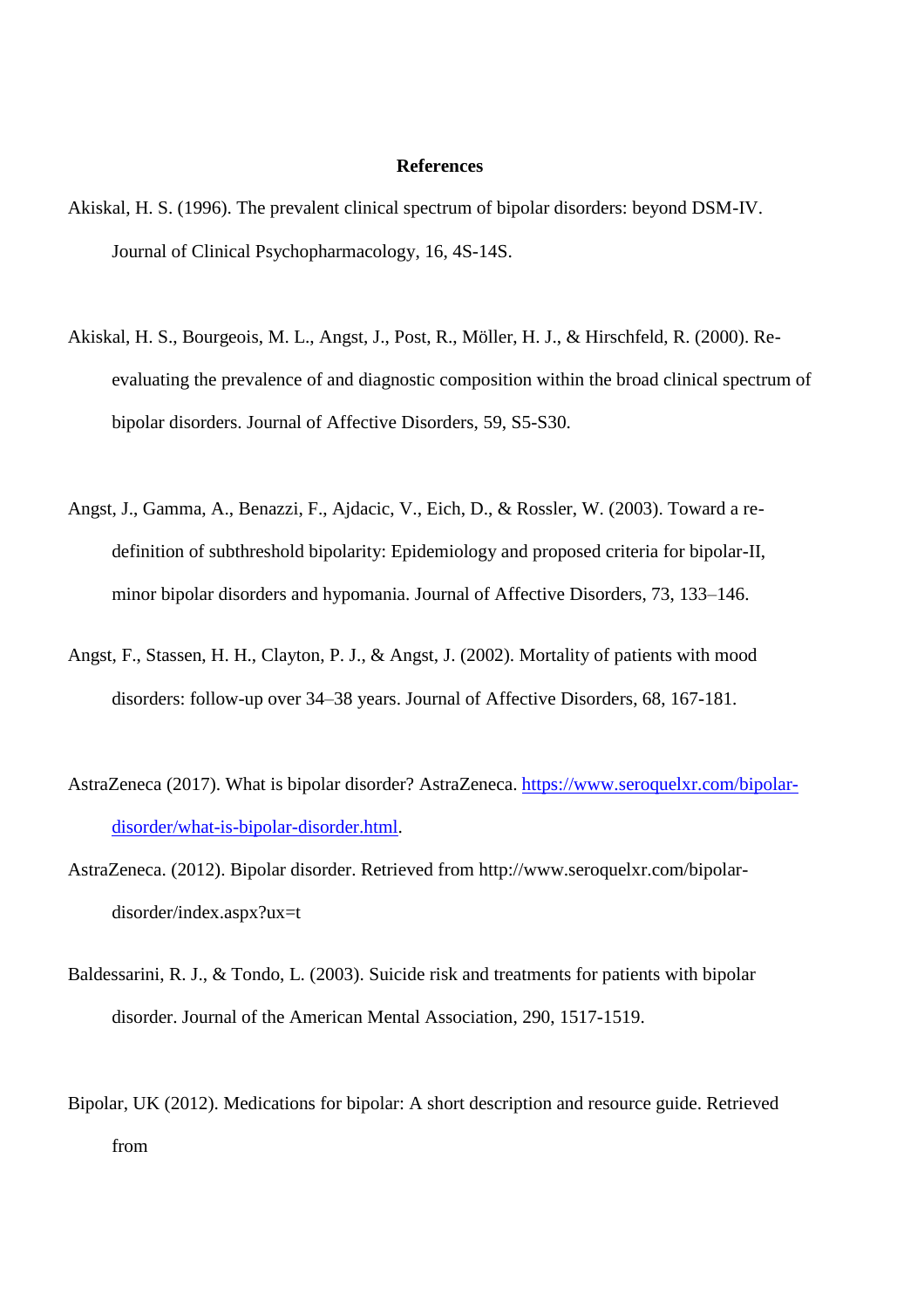[http://www.bipolaruk.org.uk/assets/uploads/documents/information\\_leaflets/bipolar\\_uk\\_intro](http://www.bipolaruk.org.uk/assets/uploads/documents/information_leaflets/bipolar_uk_introduction_to_medical_treatment.pdf) [duction\\_to\\_medical\\_treatment.pdf](http://www.bipolaruk.org.uk/assets/uploads/documents/information_leaflets/bipolar_uk_introduction_to_medical_treatment.pdf)

- Braun, V., & Clarke, V. (2006). Using thematic analysis in psychology. Qualitative Research in Psychology, 3, 77-101.
- Chan, D., & Sireling, L. (2010). "I want to be bipolar"… A new phenomenon. The Psychiatrist, 34, 103–105.
- Clarke, J., & Van Amerom, G. (2008). A comparison of blogs by depressed men and women. Issues in Mental Health Nursing, 29, 243-264.
- Conrad, P., & Potter, D. (2000). From hyperactive children to ADHD adults: Observations on the expansion of medical categories. Social Problems, 47, 559–582.
- Davison, K. P., Pennebaker, J. W., & Dickerson, S. S. (2000). Who talks? The social psychology of illness support groups. American Psychologist, 55, 205.
- Eastham, L. A. (2011). Research using blogs for data: public documents or private musings?. Research in Nursing & Health, 34, 353-361.
- Eysenbach, G., & Kohler, C. (2003). What is the prevalence of health-related searches on the World Wide Web? Qualitative and quantitative analysis of search engine queries on the internet. In AMIA annual symposium proceedings (pp.225-229). American Medical Informatics Association.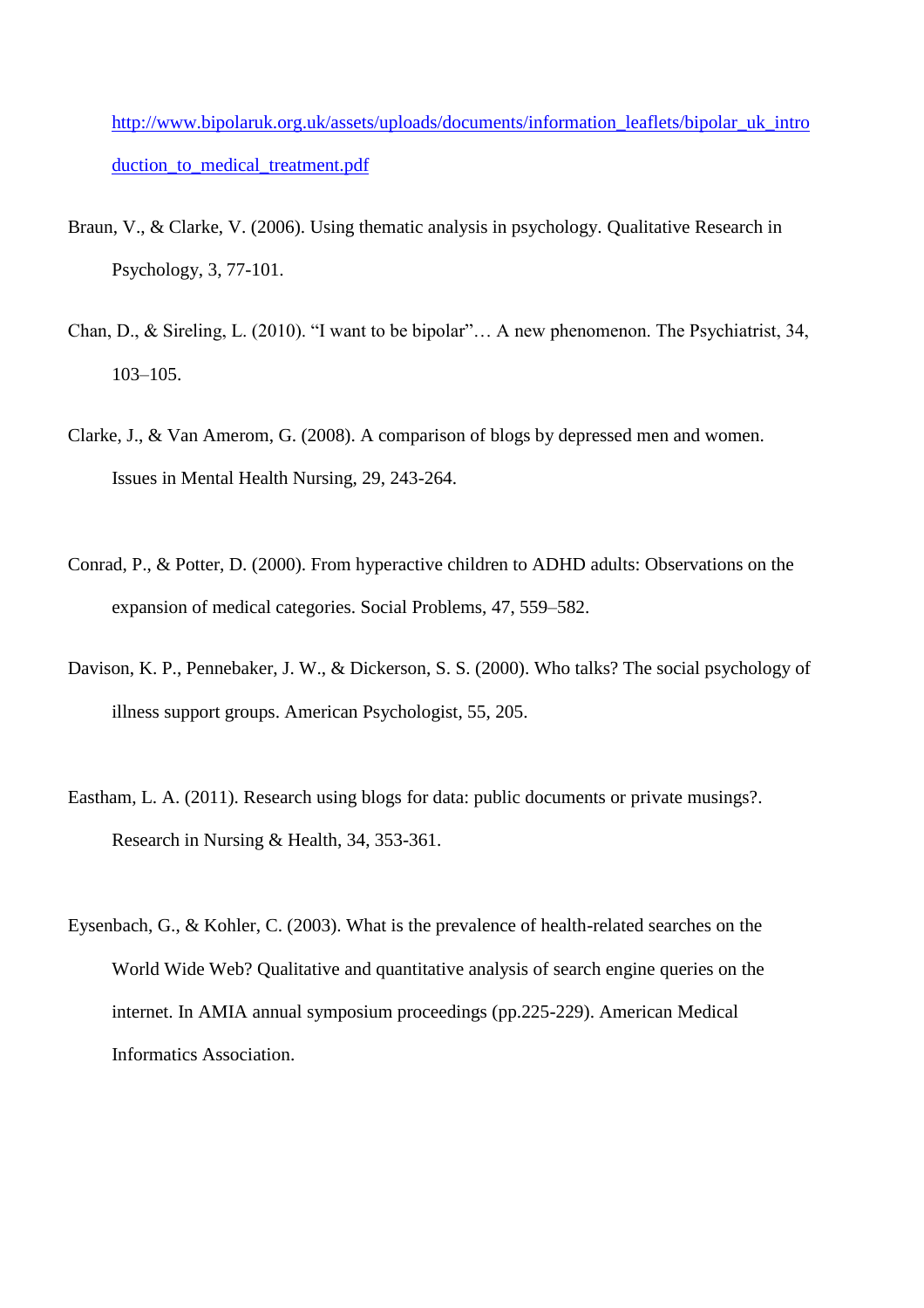- Fox, S. Health Topics: 80% of Internet users look for health information online. Washington, DC: Pew Internet & American Life Project; 2011 Feb 01. Retrieved from [http://pewinternet.org/~/media/files/reports/2011/pip\\_healthtopics.pdf](http://pewinternet.org/~/media/files/reports/2011/pip_healthtopics.pdf)
- Fox, S., & Rainie, L. Vital decisions: how Internet users decide what information to trust when they or their loved ones are sick. Washington, DC: Pew Internet & American Life Project; 2002 May 22.Retrieved from [http://www.pewinternet.org/~/media//Files/Reports/2002/PIP\\_Vital\\_Decisions\\_May2002.pdf](http://www.pewinternet.org/~/media/Files/Reports/2002/PIP_Vital_Decisions_May2002.pdf.pdf) [.pdf](http://www.pewinternet.org/~/media/Files/Reports/2002/PIP_Vital_Decisions_May2002.pdf.pdf)
- Goldberg, I. (2013). Bipolar screening quiz. Retrieved from http://psychcentral.com/quizzes/bipolarquiz.htm
- Healy, D. (2006). The latest mania: Selling bipolar disorder. Public Library of Science Medicine, 3, e185.
- Healy, D. (2008). Mania: A short history of bipolar disorder. Baltimore, MD: John Hopkins University Press.
- Healy, D., & Le Noury, J. (2007). Pediatric bipolar disorder: An object study in the creation of an illness. International Journal of Risk and Safety in Medicine, 19, 209–221
- Hirschfeld, R., Lewis, L., & Vornik, L. A. (2003). Perceptions and impact of bipolar disorder: how far have we really come? Results of the national depressive and manic-depressive association 2000 survey of individuals with bipolar disorder. Journal of Clinical Psychiatry, 64, 161-174
- Hoertel, N., Le, S. Y., Angst, J., & Dubertret, C. (2013). Subthreshold bipolar disorder in a U.S. national representative sample: prevalence, correlates and perspectives for psychiatric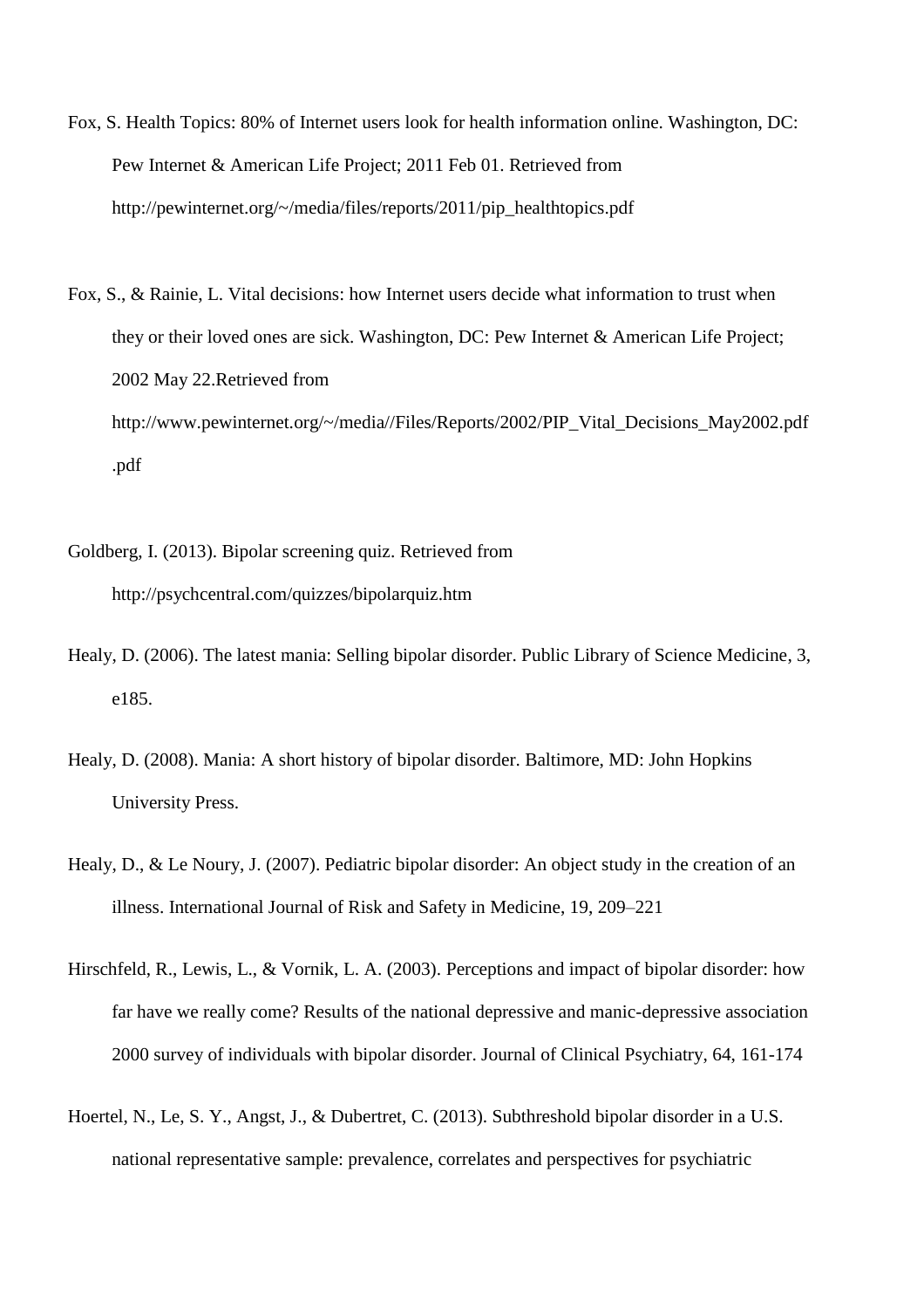nosography. *J. Affect. Disord. 146*, 338-347, doi:S0165-0327(12)00644-1.

- Hughes, S., & Cohen, D. (2011). Can online consumers contribute to drug knowledge? A mixedmethods comparison of consumer-generated and professionally controlled psychotropic medication information on the internet. Journal of Medical Internet Research, 13, 53
- Jones, R. S., Zahl, A., & Huws, J. C. (2001). First-hand accounts of emotional experiences in autism: A qualitative analysis. Disability & Society, 16, 393-401.
- Judd, L. L. & Akiskal, H. S. (2003). The prevalence and disability of bipolar spectrum disorders in the US population: re-analysis of the ECA database taking into account subthreshold cases. *J. Affect. Disord. 73*, 123-131, doi:S0165032702003324 [pii].
- Kendell, R. E. & Zealey, A. K. (1988). *Companion to Psychiatric Studies*, 4th ed. Edinburgh: Churchill Livingstone.
- Kleeman, J. (2011). Sick note: Faking sickness online. *The Guardian*, 26<sup>th</sup> Feb 2011, https://www.theguardian.com/lifeandstyle/2011/feb/26/faking-illness-online-munchausen
- Kotliar, D. M. (2016). Depression Narratives in Blogs: A Collaborative Quest for Coherence. *Qual. Health Res. 26*, 1203-1215, doi:1049732315612715
- Marcus, M. A., Westra, H. A., Eastwood, J. D., Barnes, K. L., & Mobilizing Minds Research Group. (2012). What are young adults saying about mental health? An analysis of Internet blogs. Journal of Medical Internet Research, 14, e17.
- Martin, E. (2009). Bipolar expeditions: Mania and depression. In American culture. Princeton, NJ: Princeton University Press.

Mayer, M., & Till, J. E. (1996). The Internet: a modern Pandora's box?. Quality of Life Research,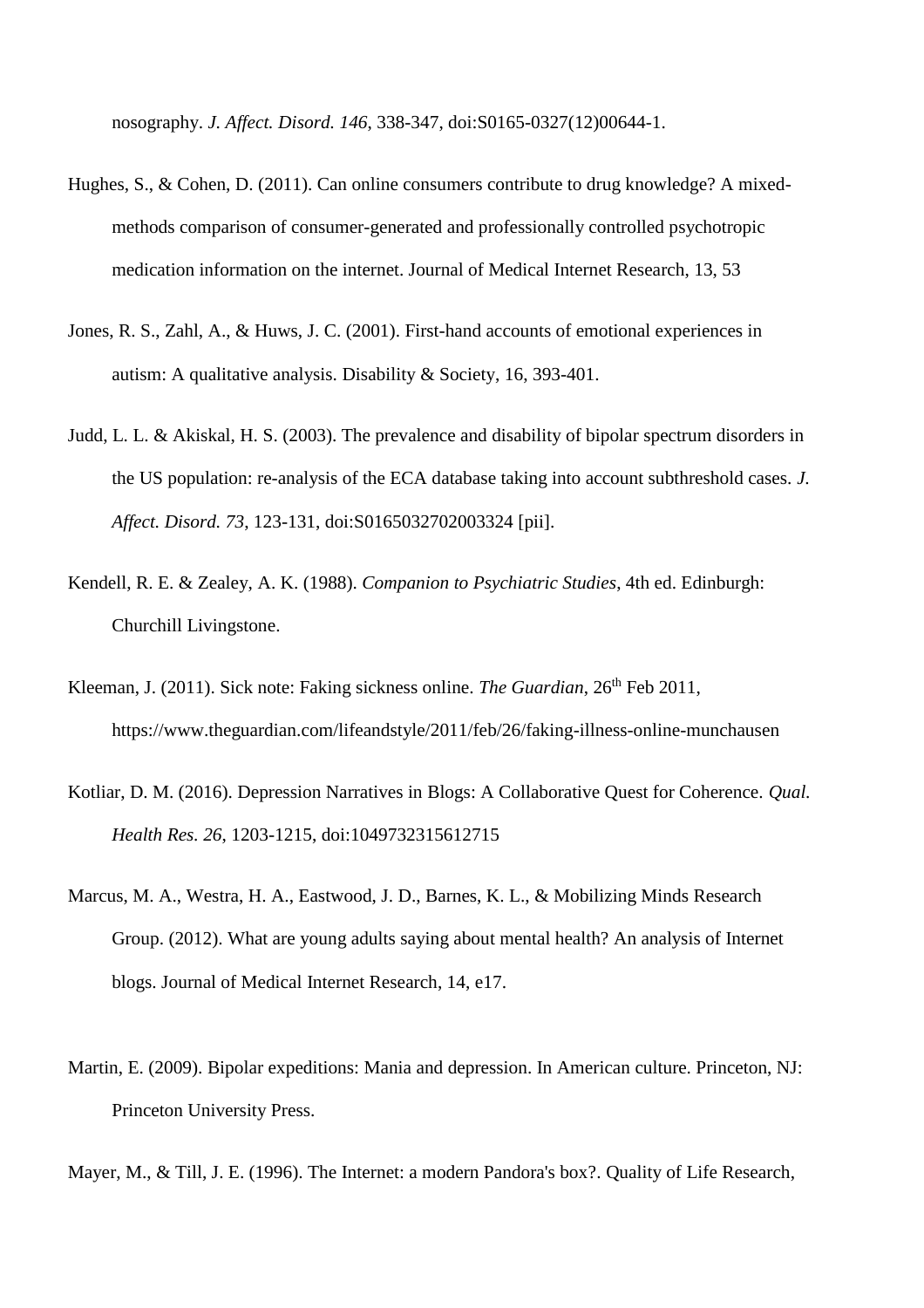- McKenna, K. Y., & Bargh, J. A. (1998). Coming out in the age of the Internet: Identity" demarginalization" through virtual group participation. Journal of Personality and Social Psychology, 75, 681.
- Moncrieff, J. (2014). The medicalisation of "ups and downs": The marketing of the new bipolar disorder. Transcultural Psychiatry, 51, 581-598.
- Murray, C.J.L., & Lopez, A.D.(1996) The Global Burden of Disease: A Comprehensive Assessment of Mortality and Disability From Disease, Injuries, and Risk Factors in 1990 and Projected to 2020. Boston: Harvard University Press.
- National Institute of Mental Health. (2013). Bipolar disorder. Retrieved from http:// www.nimh.nih.gov/health/publications/bipolar-disorder/complete-index.shtml
- NHS Choices. (2013). Causes of bipolar disorder NHS Choices. Retrieved from http://www.nhs.uk/Conditions/Bipolar-disorder/Pages/Causes.aspx
- Ösby, U., Brandt, L., Correia, N., Ekbom, A., & Sparén, P. (2001). Excess mortality in bipolar and unipolar disorder in Sweden. Archives of General Psychiatry, 58, 844-850.

O'Neil, A. (2007). The patient trust deficit in pharmaceutical marketing. DTC Perspectives, 12-16.

- Paris, J. (2009). The bipolar spectrum: a critical perspective. Harvard Review of Psychiatry, 17, 206-213.
- Perris, C. (1966) A study of bipolar (manic depressive) and unipolar recurrent depressive psychoses. Acta Psychiatrica Scandinavica ,41S194,184-189.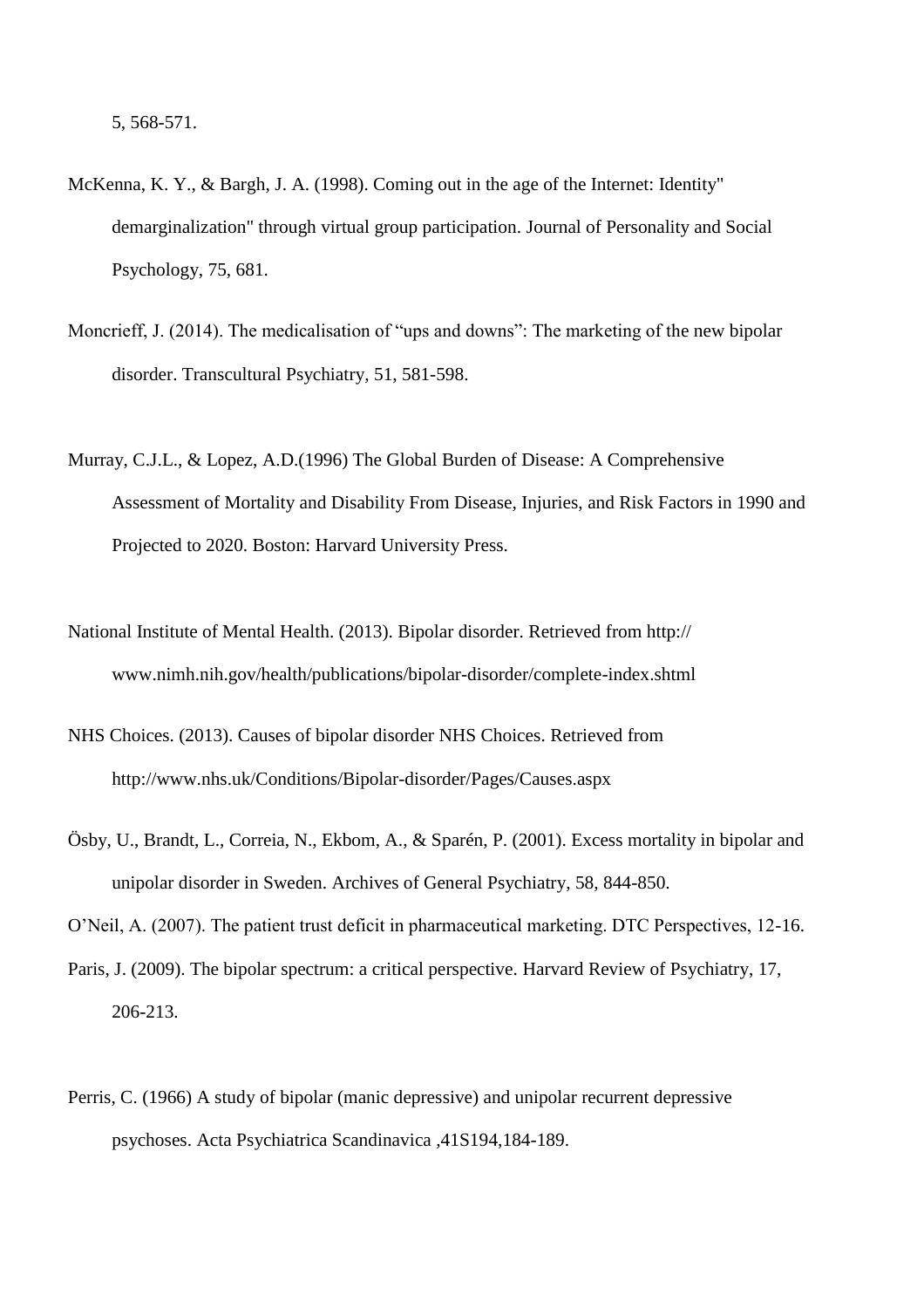- Perugi, G., & Akiskal, H. S. (2002). The soft bipolar spectrum redefined: focus on the cyclothymic, anxious-sensitive, impulse-dyscontrol, and binge-eating connection in bipolar II and related conditions. Psychiatric Clinics of North America, 25, 713-737.
- Pfizer. (2011). About bipolar disorder. Accessed July 20th, 2013 from https://www.geodon.com/what-is-bipolar-disorder.aspx. Cited in Spielmans (2009). Retrevied from http:// www.network54.com/Realm/peageedocs/ZY1\_00027106.pdf
- Pope, C., Ziebland, S., & Mays, N. (2000). Qualitative research in health care: Analysing qualitative data. British Medical Journal, 320, 114.
- Rose, N. (2004).*Biotechnology, Commerce and Civil Society.* edited by N. Stehr, pp. 89-128. New Brunswick, New Jersey: Transaction Publishers.
- Santosa, C. M., Strong, C. M., Nowakowska, C., Wang, P. W., Rennicke, C. M., & Ketter, T. A. (2007). Enhanced creativity in bipolar disorder patients: A controlled study. Journal of Affective Disorders, 100, 31-39.
- Smith, D., Ghaemi, N., & Zimmerman, M. (2010). Is underdiagnosis the main pitfall when diagnosing bipolar disorder? Yes. British Medical Journal, 340, 686-687.
- Stepnisky, J. (2007). The biomedical self: Hermeneutic considerations. Social Theory and Health, 5, 187–207.
- Strauss, A., & Corbin, J. (1998). Basics of qualitative research: Techniques and procedures for developing grounded theory. 2nd ed. Newbury Park, CA: Sage.
- Strudwick, P. (2012, May 26). How a stressful job led to my bipolar diagnosis. The Times. Retrieved from http://www.thetimes.co.uk/tto/health/mental-health/article3425681.ece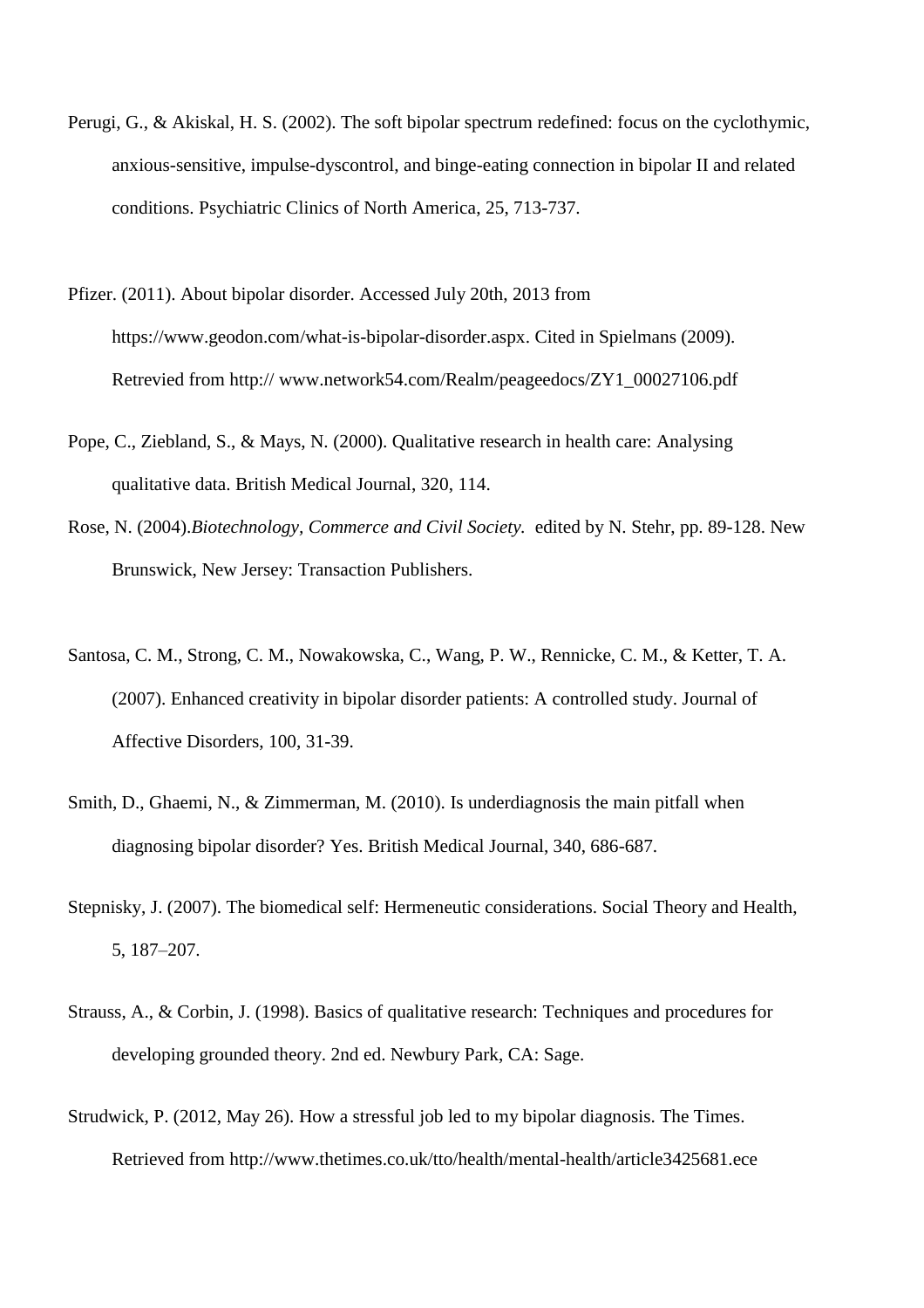- Wilson, R. (Director and producer) & Douglas, L. (producer) (2006). The Secret Life of a Manic Depressive [television documentary]. London, UK: British Broadcasting Corporation.
- World Health Organisation. (1990). International classification of diseases, Version 10. Geneva: World Health Organisation.